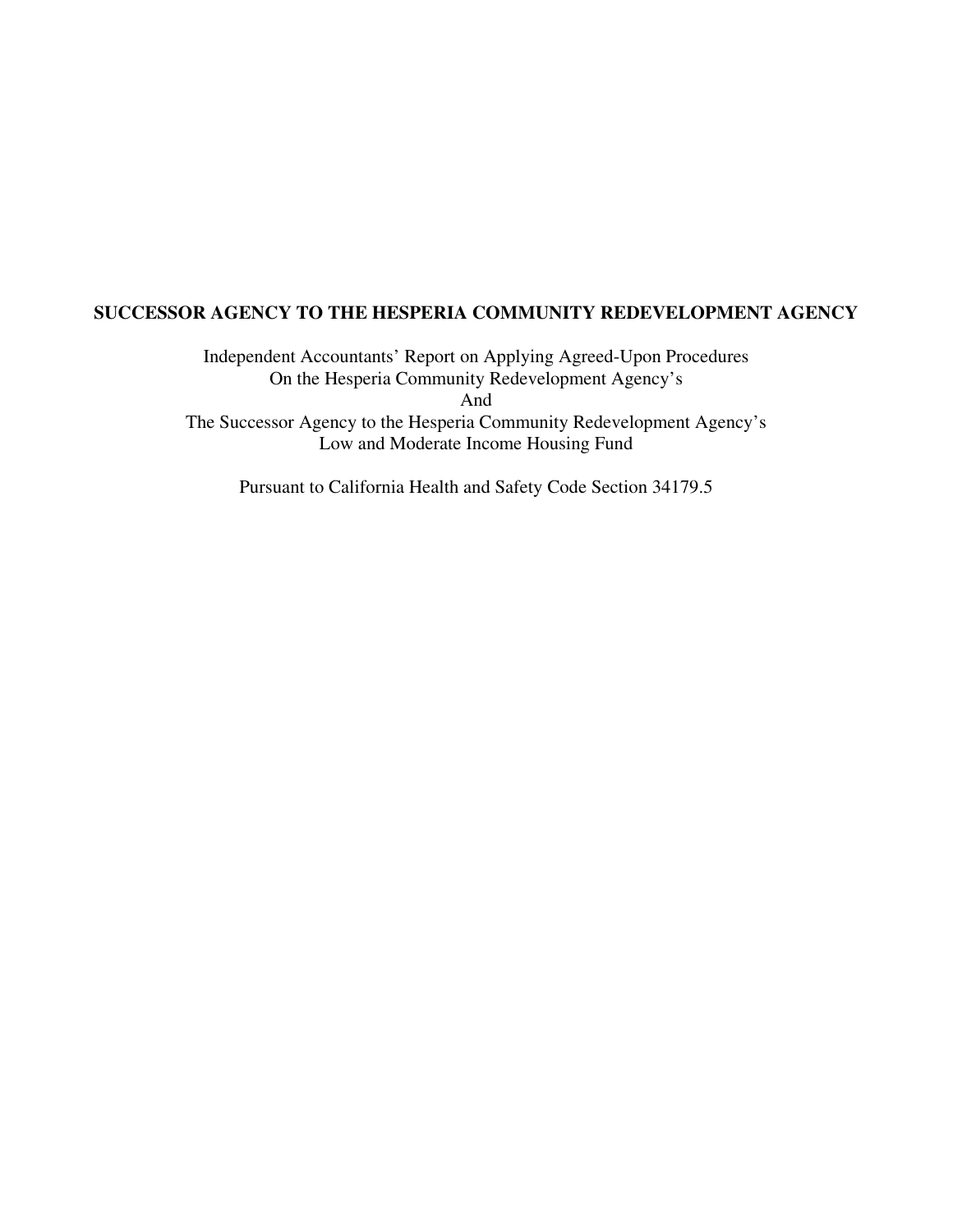# **SUCCESSOR AGENCY TO THE HESPERIA COMMUNITY REDEVELOPMENT AGENCY AGREED-UPON PROCEDURES RELATED TO THE LOW AND MODERATE INCOME HOUSING FUND**

# *Table of Contents*

|                                                                                                                           | Page    |
|---------------------------------------------------------------------------------------------------------------------------|---------|
| Independent Accountants' Report on Applying Agreed-Upon Procedures<br>Related to the Low and Moderate Income Housing Fund |         |
| Attachment A - Agreed-Upon Procedures and Findings Related to the<br>Low and Moderate Income Housing Fund                 | $2 - 9$ |
| <b>SUPPORTING SCHEDULES:</b>                                                                                              |         |
| Schedule 1 - Listing of Assets Transferred to Successor Agency<br>as of February 1, 2012                                  |         |
| Schedule 2 - Transfers to Hesperia Housing Authority<br>Schedule 3 - Listing of Assets as of June 30, 2012                |         |
| Schedule 4 - Projected Cash Flow for Retained Cash Balances<br>June 30, 2012 – December 31, 2013                          |         |
| Schedule 5 - Summary of Balance Available for Allocation to Affected<br><b>Taxing Agencies</b>                            |         |

# **EXHIBITS:**

Exhibit 1 - Reserve Fund Requirements for Cash with Fiscal Agent (Bond Trustee) – 2007 Bonds Exhibit 2 - Reserve Fund Requirements for Cash with Fiscal Agent (Bond Trustee) – 2005 Bonds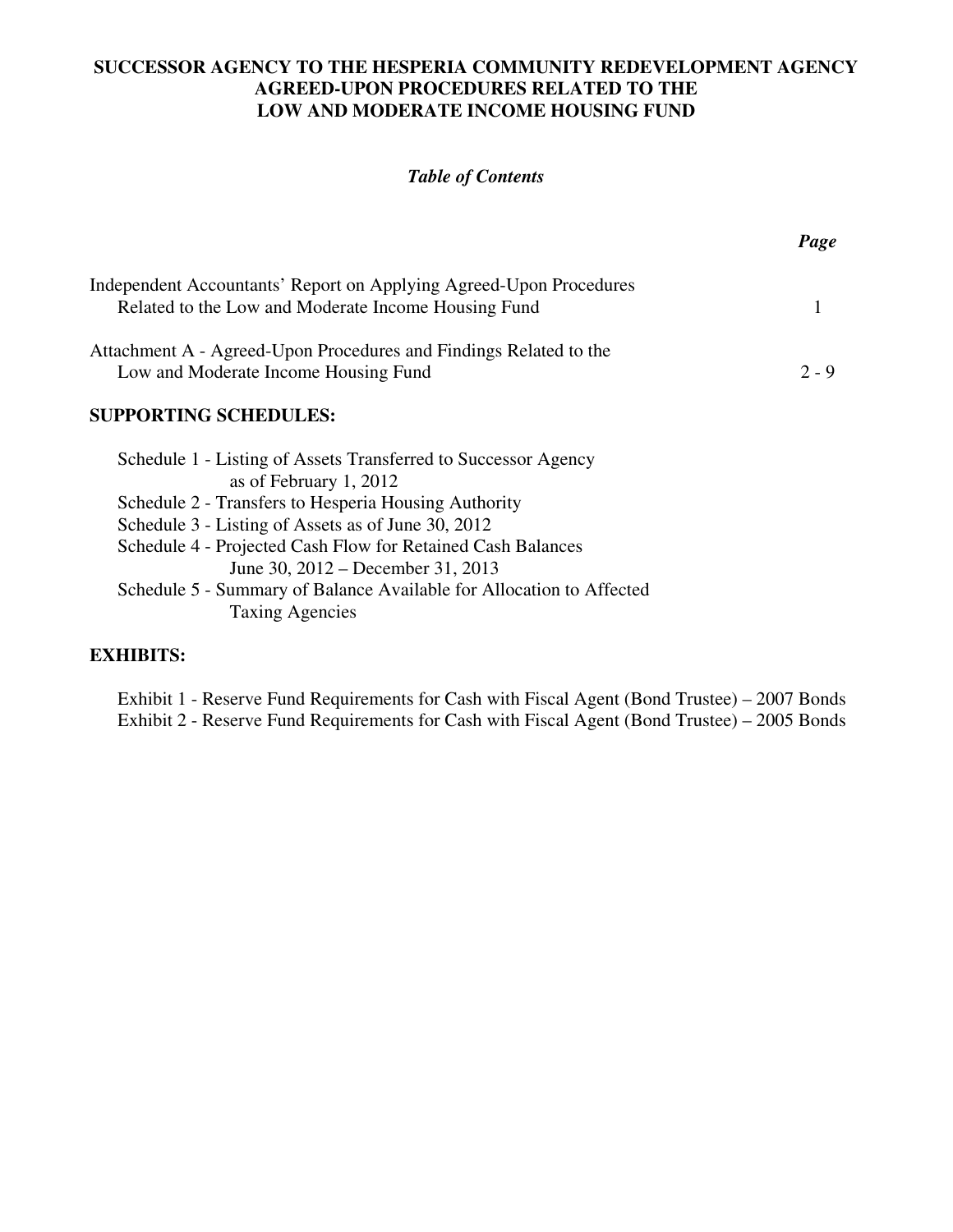

# **Independent Accountants' Report on Applying Agreed-Upon Procedures Related to the Low and Moderate Income Housing Fund**

Oversight Board of the Successor Agency to the Hesperia Community Redevelopment Agency Hesperia, California

We have performed the minimum required agreed-upon procedures (AUP) enumerated in Attachment A, which were agreed to by the California Department of Finance, the California State Controller's Office, the San Bernardino County Auditor-Controller, and the Successor Agency to the Hesperia Community Redevelopment Agency (Successor Agency), (collectively, the Specified Parties), solely to assist you in meeting the statutory requirements of Health and Safety Code Section 34179.5 related to the Low and Moderate Income Housing Fund of the former Hesperia Community Redevelopment Agency, which includes the Victor Valley Economic Development Authority Low and Moderate Income Housing Fund, and Successor Agency. Management of the Successor Agency is responsible for meeting the statutory requirements of Health and Safety Code Section 34179.5 related to the Low and Moderate Income Housing Fund. This agreed-upon procedures engagement was conducted in accordance with attestation standards established by the American Institute of Certified Public Accountants. The sufficiency of these procedures is solely the responsibility of those parties specified in the report. Consequently, we make no representation regarding the sufficiency of the procedures described below, either for the purpose for which this report has been requested or for any other purpose.

The scope of this engagement was limited to performing the agreed-upon procedures as set forth in Attachment A. Attachment A also identifies the findings noted as a result of the procedures performed.

We were not engaged to and did not conduct an audit, the objective of which would be the expression of an opinion on whether the Successor Agency has met the statutory requirements of Health and Safety Code Section 34179.5 related to the Low and Moderate Income Housing Fund. Accordingly, we do not express such an opinion. Had we performed additional procedures, other matters might have come to our attention that would have been reported to you.

This report is intended solely for the information and use of the Oversight Board and management of the Successor Agency to the Hesperia Community Redevelopment Agency, the California Department of Finance, the California State Controller's Office, and the San Bernardino County Auditor-Controller, and is not intended to be, and should not be, used by anyone other than these specified parties.

White nelson Diede Chans LLP

September 27, 2012 Carlsbad, California

2965 Roosevelt Street, Carlsbad, CA 92008-2389 • Tel: 760.729.2343 • Fax: 760.729.2234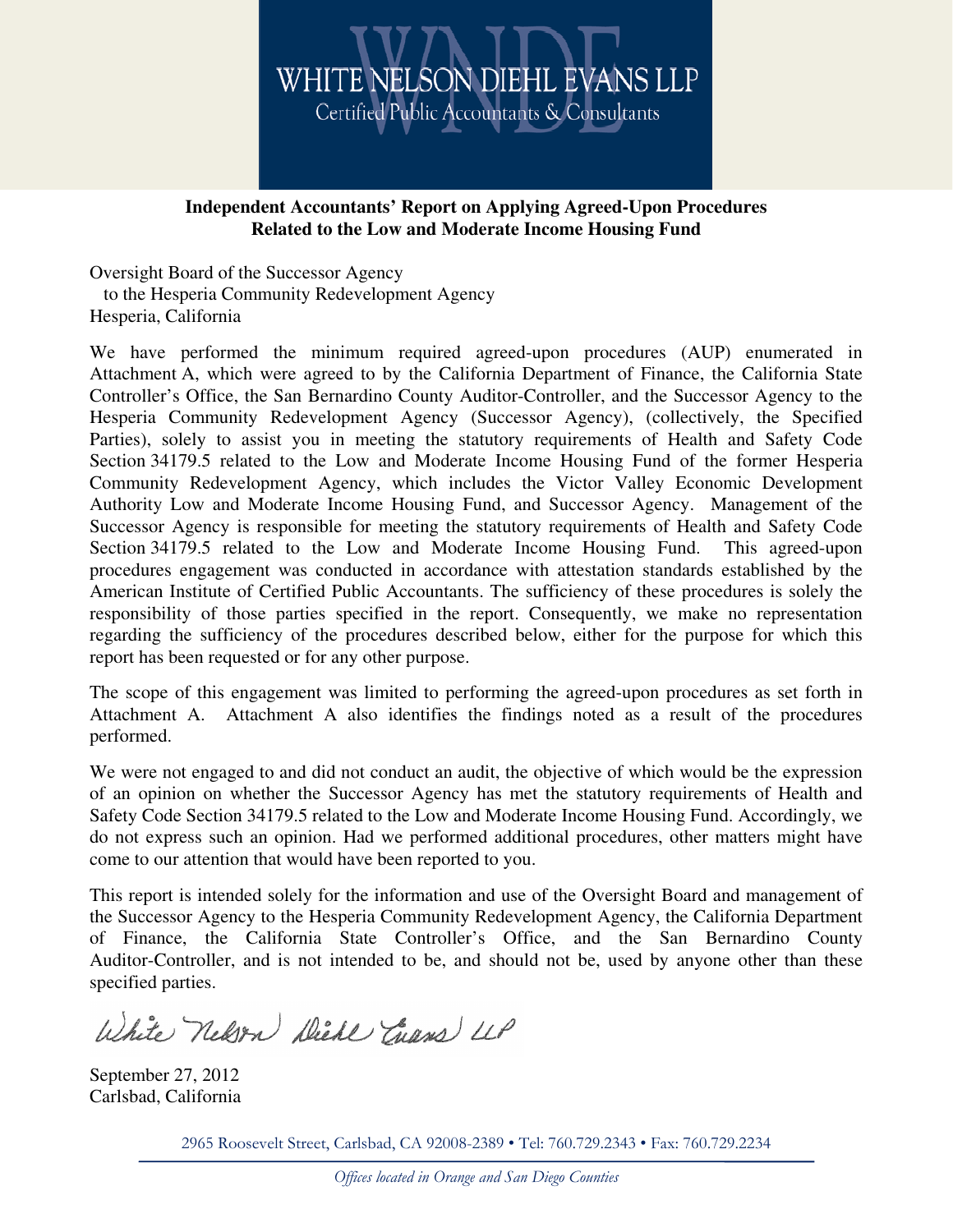# ATTACHMENT A - AGREED-UPON PROCEDURES AND FINDINGS RELATED TO THE LOW AND MODERATE INCOME HOUSING FUND

# 1. **Procedure:**

Obtain from the Successor Agency a listing of all assets that were transferred from the former redevelopment agency's Low and Moderate Income Housing Fund to the Successor Agency on February 1, 2012. Agree the amounts on this listing to account balances established in the accounting records of the Successor Agency. Identify in the Agreed-Upon Procedures (AUP) report the amount of the assets transferred to the Successor Agency as of that date.

# **Finding:**

We agreed the amounts listed on Schedule 1 to the Successor Agency's accounting records without exception. The former redevelopment agency transferred \$5,198,757 in assets to the Successor Agency as detailed in Schedule 1.

# 2A. **Procedure:**

Obtain a listing prepared by the Successor Agency of transfers (excluding payments for goods and services) from the Low and Moderate Income Housing Fund of the former redevelopment agency to the city that formed the redevelopment agency for the period from January 1, 2011 through January 31, 2012. For each transfer, the Successor Agency should describe the purpose of the transfer and describe in what sense the transfer was required by one of the Agency's enforceable obligations or other legal requirements. Provide this listing as an attachment to the AUP report.

## **Finding:**

This procedure is not applicable as the former redevelopment agency did not make any transfers from the Low and Moderate Income Housing Fund other than payments for goods and services to the City of Hesperia during the period from January 1, 2011 through January 31, 2012.

## 2B. **Procedure:**

Obtain a listing prepared by the Successor Agency of transfers (excluding payments for goods and services) from the Low and Moderate Income Housing Fund of the Successor Agency to the city that formed the redevelopment agency for the period from February 1, 2012 through June 30, 2012. For each transfer, the Successor Agency should describe the purpose of the transfer and describe in what sense the transfer was required by one of the Agency's enforceable obligations or other legal requirements. Provide this listing as an attachment to the AUP report.

## **Finding:**

This procedure is not applicable as the Successor Agency did not make any transfers from the Low and Moderate Income Housing Fund of the Successor Agency other than payments for goods and services to the City of Hesperia during the period from February 1, 2012 through June 30, 2012.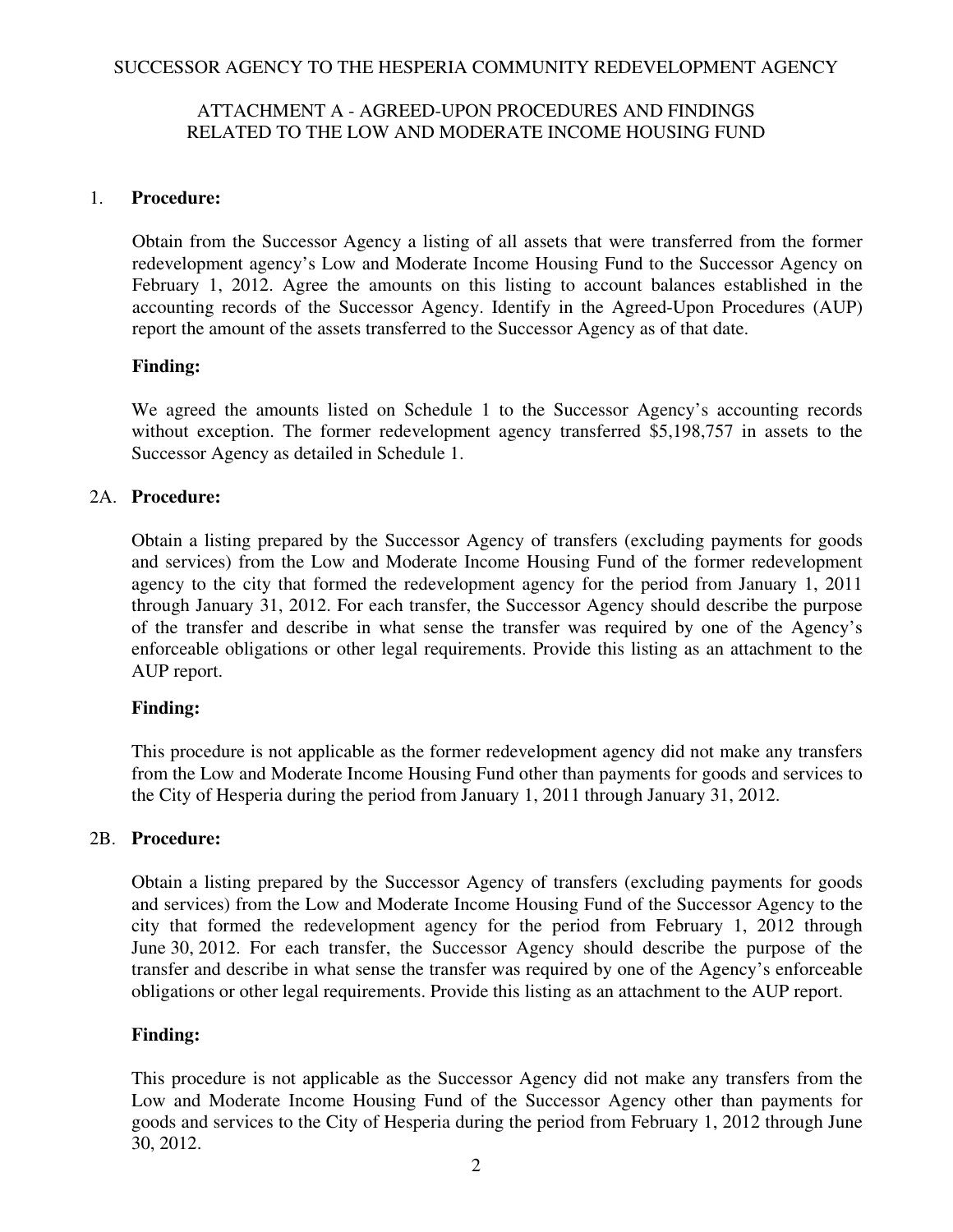# ATTACHMENT A - AGREED-UPON PROCEDURES AND FINDINGS RELATED TO THE LOW AND MODERATE INCOME HOUSING FUND

## 2C. **Procedure:**

For each transfer, obtain the legal document that formed the basis for the enforceable obligation that required the transfer. Note in the AUP report the absence of any such legal document or the absence of language in the document that required the transfer.

# **Finding:**

This procedure is not applicable since no transfers were identified as a result of Procedures 2A and 2B.

## 3A. **Procedure:**

Obtain a listing prepared by the Successor Agency of transfers (excluding payments for goods and services) from the Low and Moderate Income Housing Fund of the former redevelopment agency to any other public agency or to private parties for the period from January 1, 2011 through January 31, 2012. For each transfer, the Successor Agency should describe the purpose of the transfer and describe in what sense the transfer was required by one of the Agency's enforceable obligations or other legal requirements. Provide this listing as an attachment to the AUP report.

# **Finding:**

The Low and Moderate Income Housing Fund of the former redevelopment agency transferred assets as shown in Schedule 2 to the Housing Successor (Hesperia Housing Authority). The transfer of remaining available cash of \$10,951,353 is to satisfy the inclusionary housing obligation listed as item 1 on Exhibit C of the Housing Assets List filed with the Department of Finance and provide for the contingent contract liabilities where the Authority is the guarantor of State of California HOME Loans that should the borrower default the Low and Moderate Income Housing Fund of the former redevelopment agency shall be required to retire the obligations totaling \$10,746,500 listed as items 3 and 4 on Exhibit C of the Housing Asset List filed with the Department of Finance. The \$4,800,000 transfer of Advances to Hesperia Water District was not a listed item on Exhibit G of the Housing Assets List filed with the Department of Finance but was referenced in footnote "a" as other loans receivable from other non-RDA borrowers as set forth in instructions on Department of Finance Housing Asset Form FAQ.

## 3B. **Procedure:**

Obtain a listing prepared by the Successor Agency of transfers (excluding payments for goods and services) from the Low and Moderate Income Housing Fund of the Successor Agency to any other public agency or to private parties for the period from February 1, 2012 through June 30, 2012. For each transfer, the Successor Agency should describe the purpose of the transfer and describe in what sense the transfer was required by one of the Agency's enforceable obligations or other legal requirements. Provide this listing as an attachment to the AUP report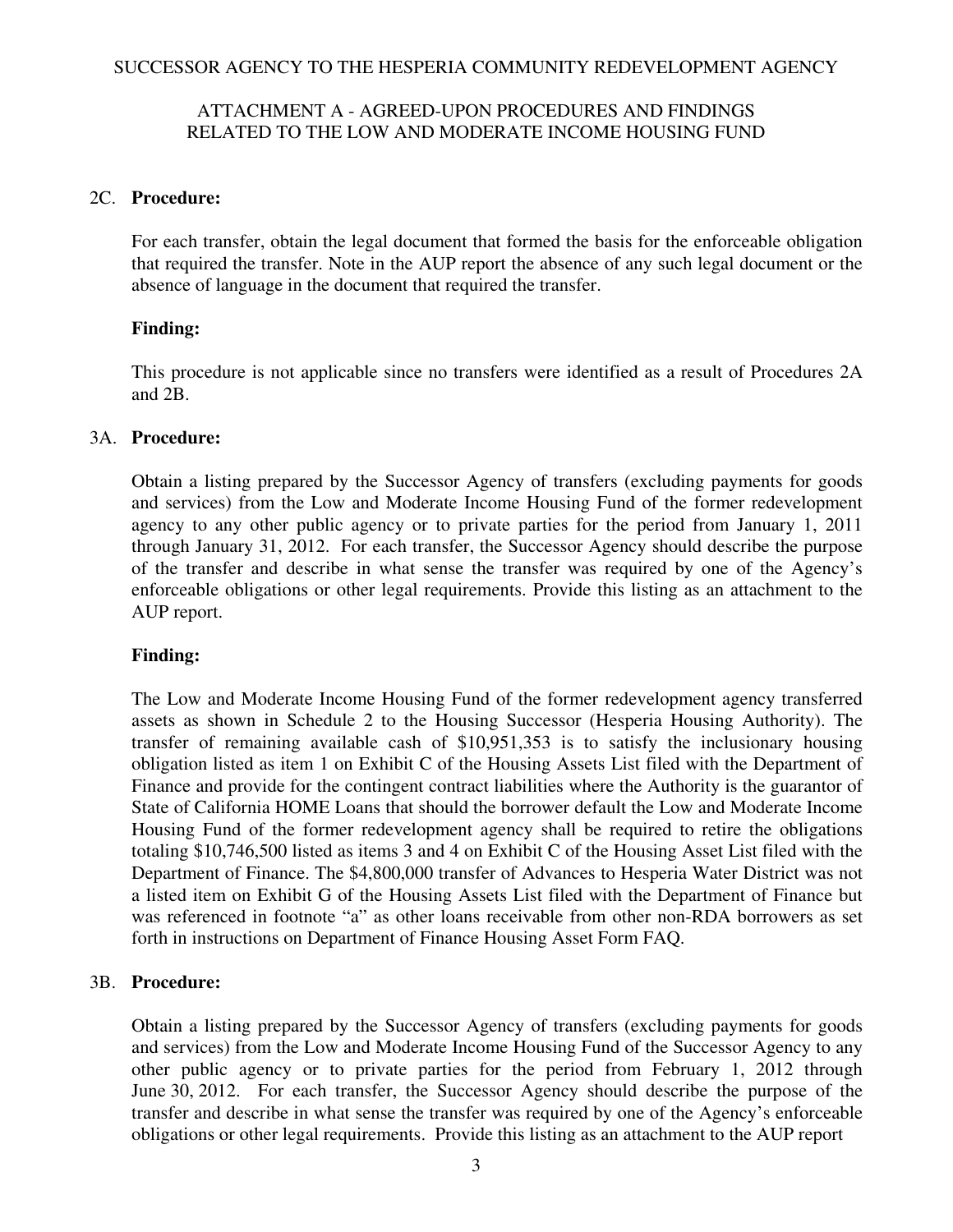# ATTACHMENT A - AGREED-UPON PROCEDURES AND FINDINGS RELATED TO THE LOW AND MODERATE INCOME HOUSING FUND

## 3B. **Finding:**

The Low and Moderate Income Housing Fund of the Successor Agency transferred assets as shown in Schedule 2 to the Housing Successor (Hesperia Housing Authority).

# 3C. **Procedure:**

For each transfer, obtain the legal document that formed the basis for the enforceable obligation that required the transfer. Note in the AUP report that formed the absence of any such legal document or the absence of language in the document that required the transfer.

## **Finding:**

Schedule 2 in the report shows the details for the enforceable obligation or other legal requirement supporting the transfers.

# 4. **Procedure:**

Obtain from the Successor Agency a summary of the financial transactions of the Redevelopment Agency and the Successor Agency for the fiscal periods ended June 30, 2010, June 30, 2011, January 31, 2012 and June 30, 2012. Ascertain that for each period presented, the total of revenues, expenditures and transfers account fully for the changes in equity from the previous fiscal period. Compare amounts for the fiscal period ended June 30, 2010 to the state controller's report filed for the Redevelopment Agency for that period. Compare the amounts for the other fiscal periods presented to the account balances in the accounting records or other supporting schedules.

# **Finding:**

This procedure is required by Section  $34179.5(c)(4)$  for the Successor Agency as a whole and therefore will be addressed in the AUP report associated with all other funds of the Successor Agency due December 15, 2012.

# 5. **Procedure:**

Obtain from the Successor Agency a listing of all assets of the Low and Moderate Income Housing Fund (excluding assets held by the entity that assumed the housing function previously performed by the former redevelopment agency) as of June 30, 2012. Agree the assets on listing to the accounting records of the Successor Agency.

# **Finding:**

As of June 30, 2012, the Successor Agency's total assets related to the former redevelopment agency's Low and Moderate Income Housing Fund amounted to \$6,352,639 as shown in Schedule 3.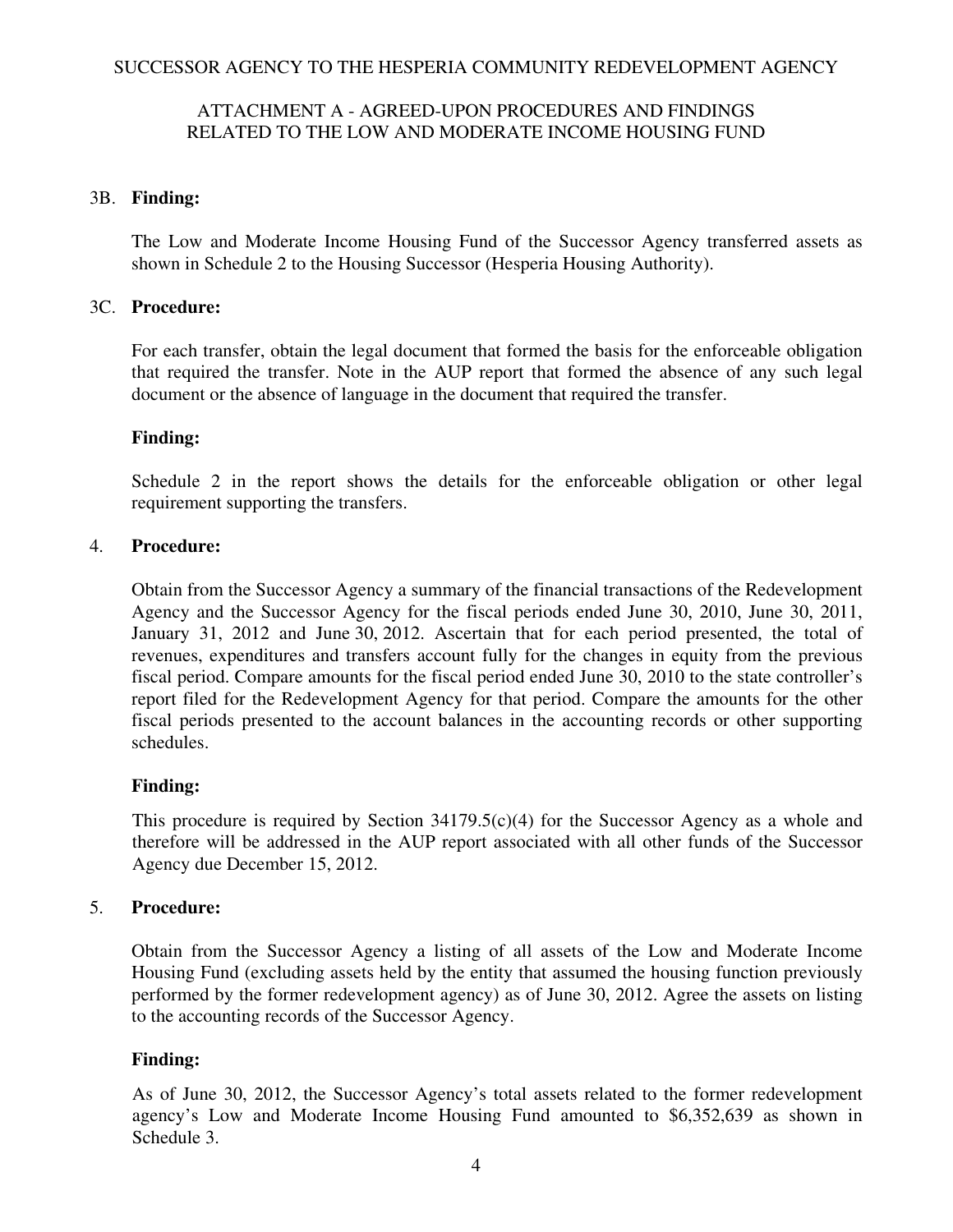# ATTACHMENT A - AGREED-UPON PROCEDURES AND FINDINGS RELATED TO THE LOW AND MODERATE INCOME HOUSING FUND

# 6. **Procedure:**

Obtain from the Successor Agency a listing of asset balances related to the former redevelopment agency's Low and Moderate Income Housing Fund on June 30, 2012 that were restricted for the following purposes:

- unspent bond proceeds,
- grant proceeds and program income restricted by third parties, and
- other assets with legal restrictions.

# 6A. **Procedure - Unspent Bond Proceeds:**

Obtain the Successor Agency's computation of the restricted balances and trace individual components of this computation to related account balances in the accounting records, or to other supporting documentation. Obtain the legal document that sets forth the restriction pertaining to these balances.

# **Finding:**

This procedure is not applicable as the Successor Agency's assets related to the former redevelopment agency's Low and Moderate Income Housing Fund did not have unspent bond proceeds as of June 30, 2012.

# 6B. **Procedure - Grant Proceeds and Program Income Restricted by Third Parties:**

Obtain the Successor Agency's computation of the restricted balances and trace individual components of this computation to related account balances in the accounting records, or to other supporting documentation. Obtain a copy of the grant agreement that sets forth the restriction pertaining to these balances.

# **Finding:**

This procedure is not applicable as the Successor Agency's assets related to the former redevelopment agency's Low and Moderate Income Housing Fund did not have grant proceeds and program income restricted by third parties as of June 30, 2012.

# 6C. **Procedure - Other Assets Considered to be Legally Restricted:**

Obtain the Successor Agency's computation of the restricted balances and trace individual components of this computation to related account balances in the accounting records or other supporting documentation. Obtain the legal document that sets forth the restriction pertaining to these balances.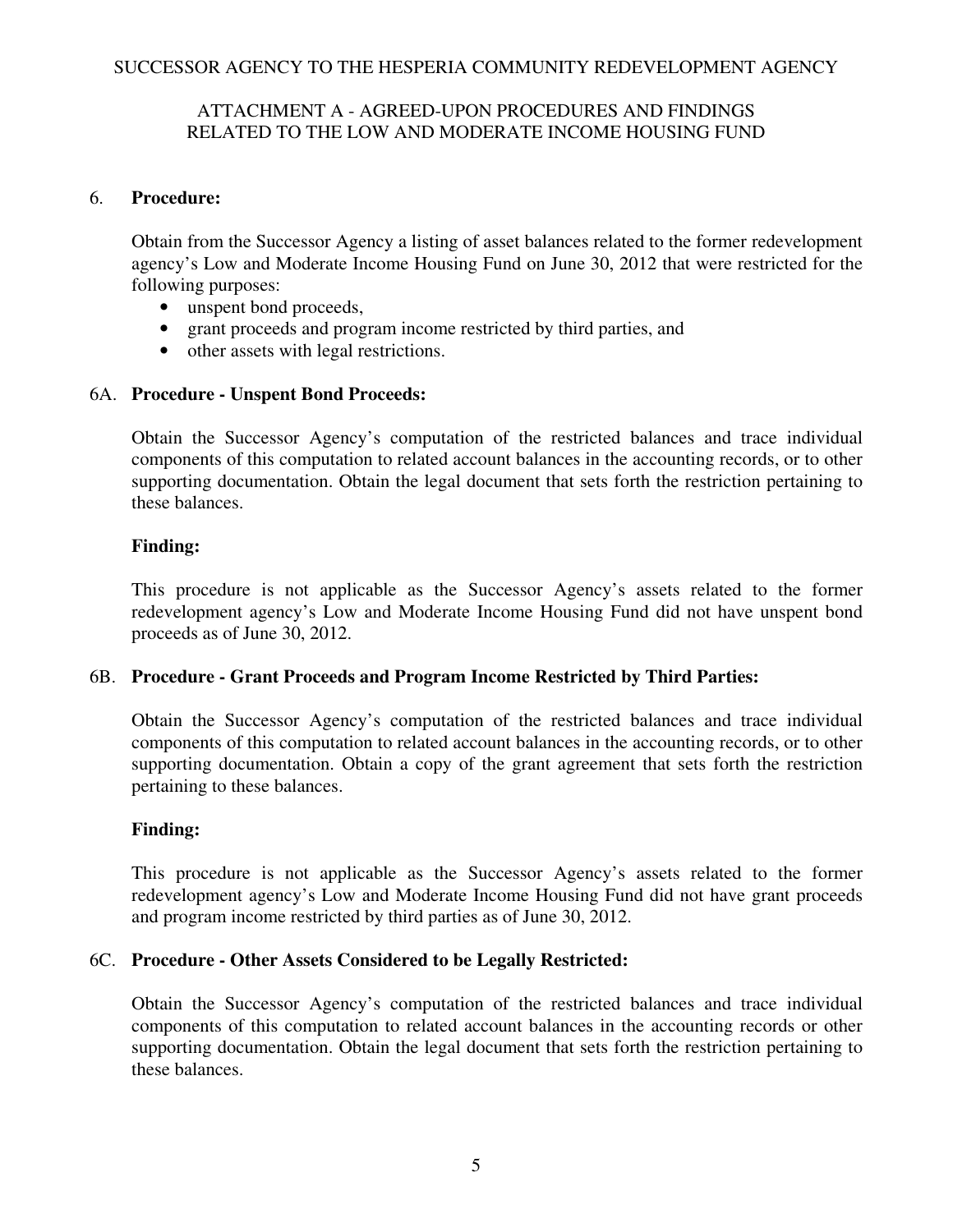# ATTACHMENT A - AGREED-UPON PROCEDURES AND FINDINGS RELATED TO THE LOW AND MODERATE INCOME HOUSING FUND

# 6C. **Finding - Other Assets Considered to be Legally Restricted:**

The Successor Agency's assets related to the former redevelopment agency's Low and Moderate Income Housing Fund contained debt reserve funds. We traced the debt reserve balances to the legal documents that sets forth the restriction pertaining to these balances with no exceptions. Reserve fund requirements for cash with fiscal agent (bond trustee) are described in Exhibits 1 and 2.

# 7. **Procedure:**

Obtain from the Successor Agency a listing of assets of the former redevelopment agency's Low and Moderate Income Housing Fund as of June 30, 2012 that are not liquid or otherwise available for distribution and ascertain if the values are listed at either purchase cost or market value as recently estimated by the Successor Agency. For assets listed at purchased cost, trace the amount to a previously audited financial statement or other accounting records of the Successor Agency and note any differences. For any differences noted, inspect evidence of asset disposal subsequent to January 31, 2012 and ascertain that the proceeds were deposited into the Successor Agency's trust fund. For assets listed at recently estimated market value, inspect evidence supporting the value and note the methodology used.

# **Finding:**

This procedure is not applicable as the former redevelopment agency's Low and Moderate Income Housing Fund did not have any assets that were not liquid or otherwise available for distribution as of June 30, 2012.

## 8A. **Procedure:**

If the Successor Agency identified that existing asset balances were needed to be retained to satisfy enforceable obligations, obtain an itemized schedule of asset balances (resources) as of June 30, 2012 that were dedicated or restricted for the funding of enforceable obligations. Compare the information on the schedule to the legal documents that formed the basis for the dedication or restriction of the resource balance in question. Compare all current balances which needed to be retained to satisfy enforceable obligations to the amounts reported in the accounting records of the Successor Agency or to an alternative computation. Compare the specified enforceable obligations to those that were included in the final Recognized Obligation Payment Schedule (ROPS) approved by the California Department of Finance. If applicable, identify any listed balances for which the Successor Agency was unable to provide appropriate restricting language in the legal document associated with the enforceable obligation.

# **Finding:**

This procedure is not applicable as the Successor Agency did not identify any assets to be retained under this procedure.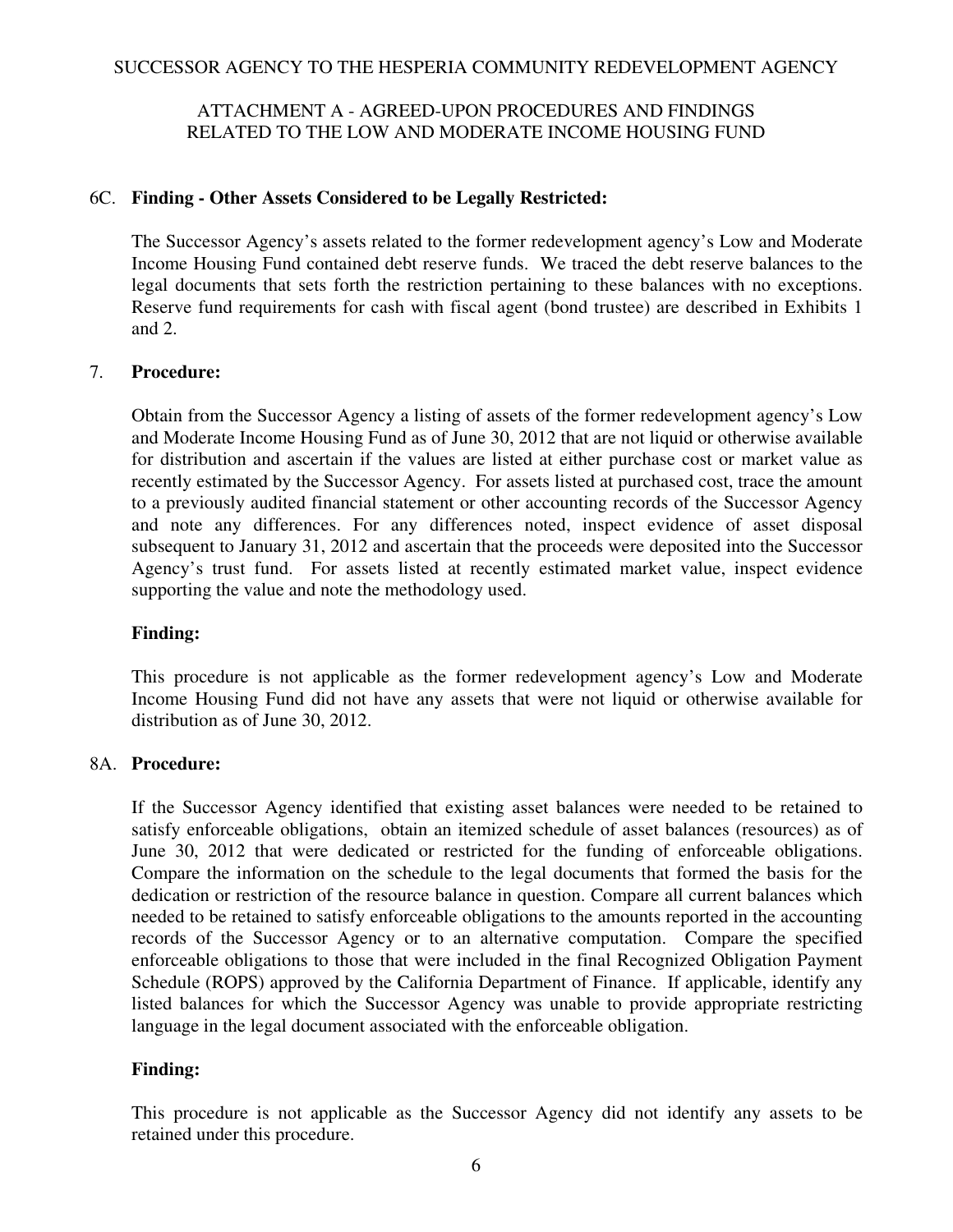# ATTACHMENT A - AGREED-UPON PROCEDURES AND FINDINGS RELATED TO THE LOW AND MODERATE INCOME HOUSING FUND

## 8B. **Procedure:**

If the Successor Agency identified that future revenues together with balances dedicated or restricted to an enforceable obligation are insufficient to fund future obligation payments and thus retention of current balances is required, obtain from the Successor Agency a schedule of approved enforceable obligations that include a projection of the annual spending requirements to satisfy each obligation and a projection of the annual revenues available to fund those requirements. Compare the enforceable obligations to those that were approved by the California Department of Finance for the six month period from January 1, 2012 through June 30, 2012 and for the six month period July 1, 2012 through December 31, 2012. Compare the forecasted annual spending requirements to the legal document supporting the enforceable obligation and obtain the Successor Agency's assumptions relating to the forecasted annual spending requirements. Obtain the Successor Agency's assumptions for the forecasted annual revenues. Disclose the major assumptions for the forecasted annual spending requirements and the forecasted annual revenues in this AUP report.

# **Finding:**

This procedure is not applicable as the Successor Agency did not identify any assets to be retained under this procedure.

## 8C. **Procedure:**

If the Successor Agency identified that projected property tax revenues and other general purpose revenues to be received by the Successor Agency are insufficient to pay bond debt service payments (considering both the timing and amount of the related cash flows), obtain a schedule demonstrating this insufficiency. Compare the timing and amounts of bond debt service payments to the related bond debt service schedules in the bond agreement. Obtain the assumptions for the forecasted property tax revenues and other general purpose revenues and disclose them in this AUP report.

## **Finding:**

This procedure is not applicable as the Successor Agency did not identify any assets to be retained under this procedure.

## 8D. **Procedure:**

If Procedures 8A, 8B and 8C were performed, calculate the amount of unrestricted balances necessary for retention in order to meet enforceable obligations. Combine the amount identified as currently restricted balances and the forecasted annual revenues to arrive at the amount of total resources available to fund enforceable obligations. Reduce the total resources available by the amount of forecasted annual spending requirements. Include the calculation in this AUP report.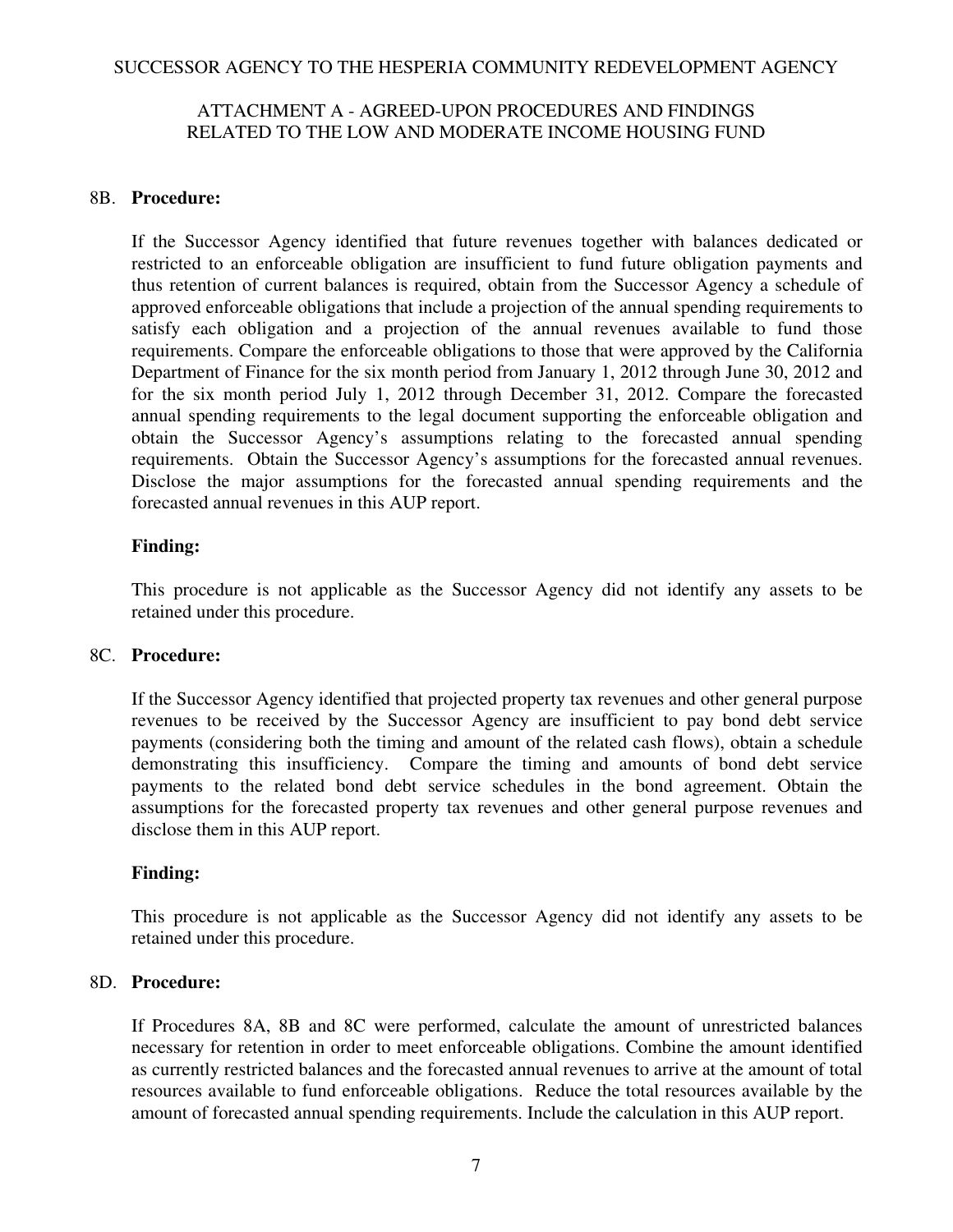# ATTACHMENT A - AGREED-UPON PROCEDURES AND FINDINGS RELATED TO THE LOW AND MODERATE INCOME HOUSING FUND

# 8D. **Finding:**

This procedure is not applicable as Procedures 8A, 8B and 8C were not required to be completed.

# 9. **Procedure:**

If the Successor Agency identified that cash balances as of June 30, 2012 need to be retained to satisfy obligations on the Recognized Obligation Payment Schedule (ROPS) for the period of July 1, 2012 through June 30, 2013, obtain a copy of the final ROPS for the period of July 1, 2012 through December 31, 2012 and a copy of the final ROPS for the period January 1, 2013 through June 30, 2013. For each obligation listed on the ROPS, the Successor Agency should identify (a) any dollar amount of existing cash that was needed to satisfy the obligation, and (b) the Successor Agency's explanation as to why the Successor Agency believes that such balances were needed to satisfy the obligation. Include this schedule as an attachment to this AUP report.

# **Finding:**

The Successor Agency identified cash balances of \$2,377,126 as of June 30, 2012 that need to be retained to pay for bond payment obligations per ROPS II and III. See Schedule 4 for a schedule of the cash that needs to be retained to satisfy these obligations.

## 10. **Procedure:**

Present a schedule detailing the computation of the Balance Available for Allocation to Affected Taxing Agencies. Amounts included in the calculation should agree to the results of the procedures performed above. Agree any deductions for amounts already paid to the County Auditor-Controller on July 12, 2012 as directed by the California Department of Finance to evidence of payment.

# **Finding:**

The computation of the Balance Available for Allocation to Affected Taxing Agencies shows \$0 to be remitted to the County for disbursement to taxing agencies as shown in Schedule 5.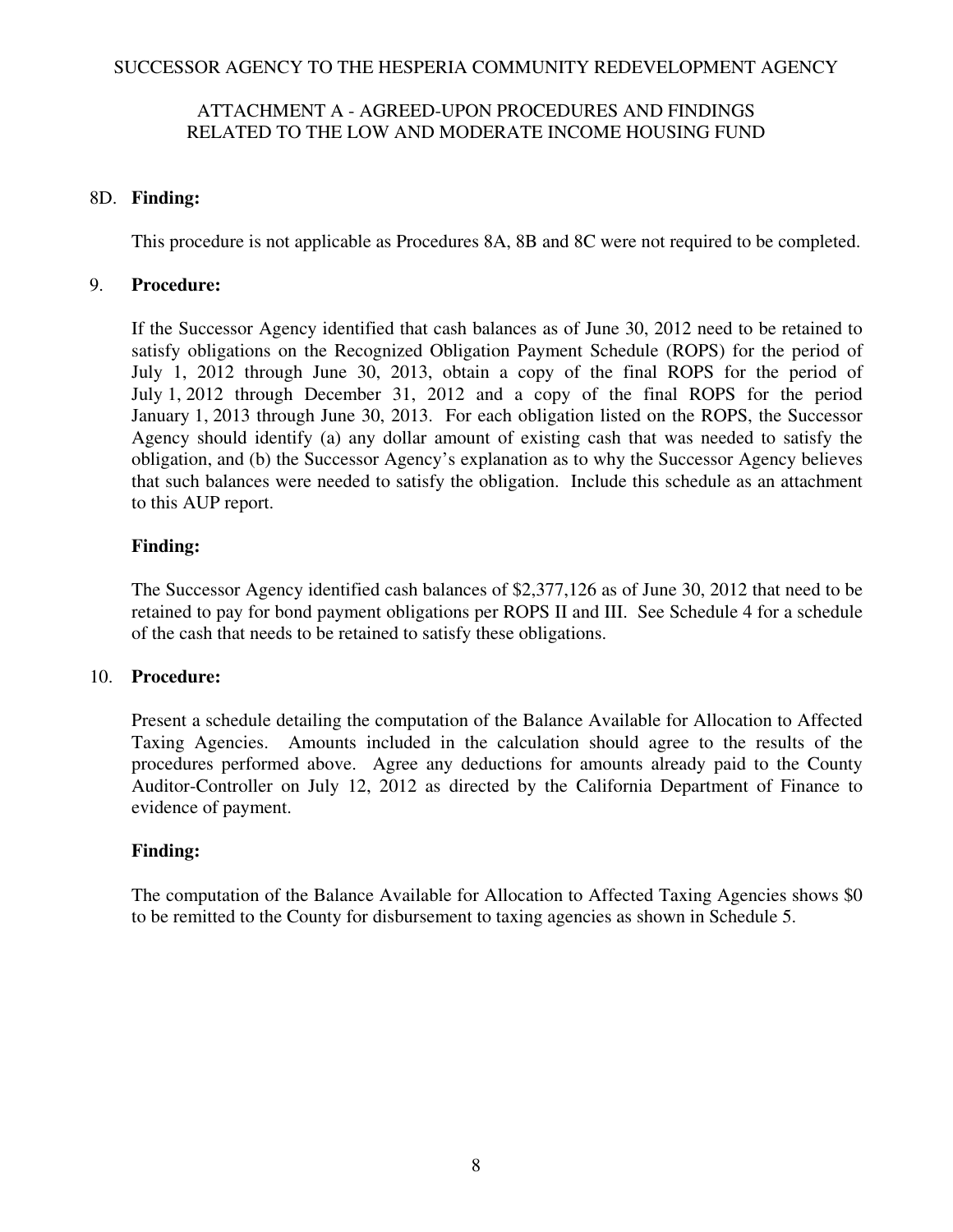# ATTACHMENT A - AGREED-UPON PROCEDURES AND FINDINGS RELATED TO THE LOW AND MODERATE INCOME HOUSING FUND

# 11. **Procedure:**

Obtain a representation letter from management of the Successor Agency acknowledging their responsibility for the data provided and the data presented in the report or in any schedules or exhibits to the report. Included in the representations is an acknowledgment that management is not aware of any transfers (as defined by Section 34179.5) from either the former redevelopment agency or the Successor Agency to other parties for the period from January 1, 2011 through June 30, 2012 that have not been properly identified in this AUP report and its related schedules or exhibits. Management's refusal to sign the representation letter should be noted in the AUP report as required by attestation standards.

# **Finding:**

No exceptions were noted as a result of this Procedure.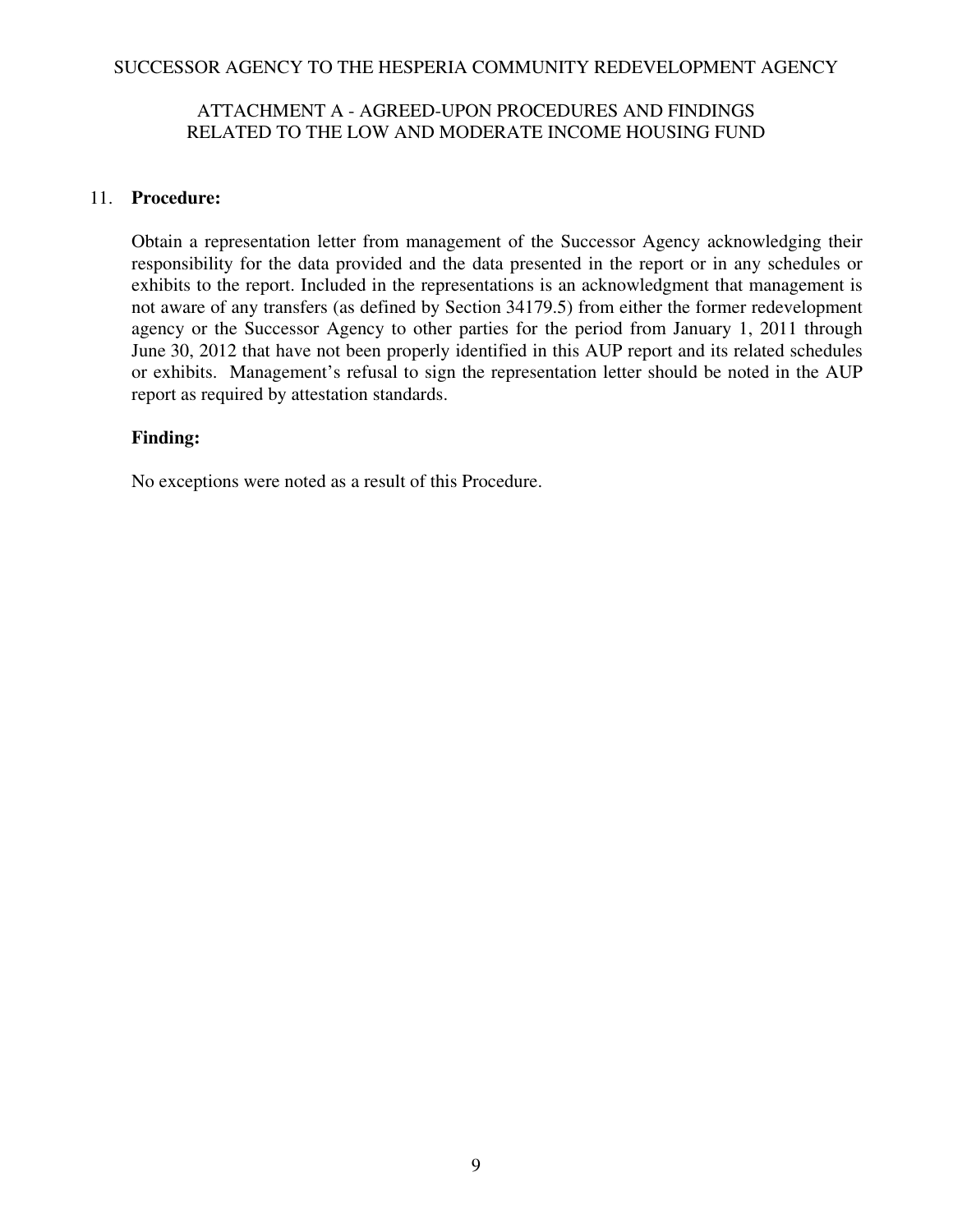#### LISTING OF ASSETS

#### As of February 1, 2012

|                                       | Total            |
|---------------------------------------|------------------|
|                                       | Assets           |
|                                       | as of            |
|                                       | February 1, 2012 |
| <b>ASSETS</b>                         |                  |
| Cash and investments                  | \$<br>1,168,544  |
| Cash with fiscal agent (Bond Trustee) | 4,030,213        |
| <b>TOTAL ASSETS</b>                   | 5,198,757<br>S   |
|                                       |                  |

#### **NOTES**

- (A) Note: The assets of the Hesperia Housing Authority and the Redevelopment Agency Low and Moderate Income Housing Fund are combined and reported in the Special Revenue Fund on the State Controller's Report. On the audited financial statements, the assets of the Hesperia Housing Authority and the Redevelopment Agency Low and Moderate Income Housing Fund are combined. The above listing includes only the assets of the Redevelopment Agency Low and Moderate Income Housing Fund.
- (B) The Schedule below shows the assets recorded in the Low and Moderate Income Housing Fund at Janaury 31, 2012 that were transferred to the Hesperia Housing Authority on February 1, 2012 pursuant to Health and Safety Code Section 34176 ( a ) (2) pursuant to AB 1484. Cash and Investments of \$10,951,353 includes \$1,103,437 of Cash and Investments from the Victor Valley Economic Development Agency Law and Moderate Income Housing Fund.

| <b>ASSETS</b>                                      | <b>Asset Balance</b> |            |
|----------------------------------------------------|----------------------|------------|
| Cash and investments                               | S                    | 10,951,353 |
| <b>Accounts Receivable</b>                         |                      | 4.500      |
| Loans receivables                                  |                      | 16,981,271 |
| Due from Other RDA Funds (SERAF)                   |                      | 9.879.864  |
| Due from Other RDA Funds (Public Impry Note)       |                      | 14,506,099 |
| Due from Victor Valley Economic Development Agency |                      | 771,482    |
| Advances to Hespera Water District                 |                      | 4,800,000  |
| Land Held for Resale                               |                      | 818,555    |
| Land and Other Real Property                       |                      | 6,501,794  |
|                                                    |                      |            |
|                                                    |                      | 65,214,918 |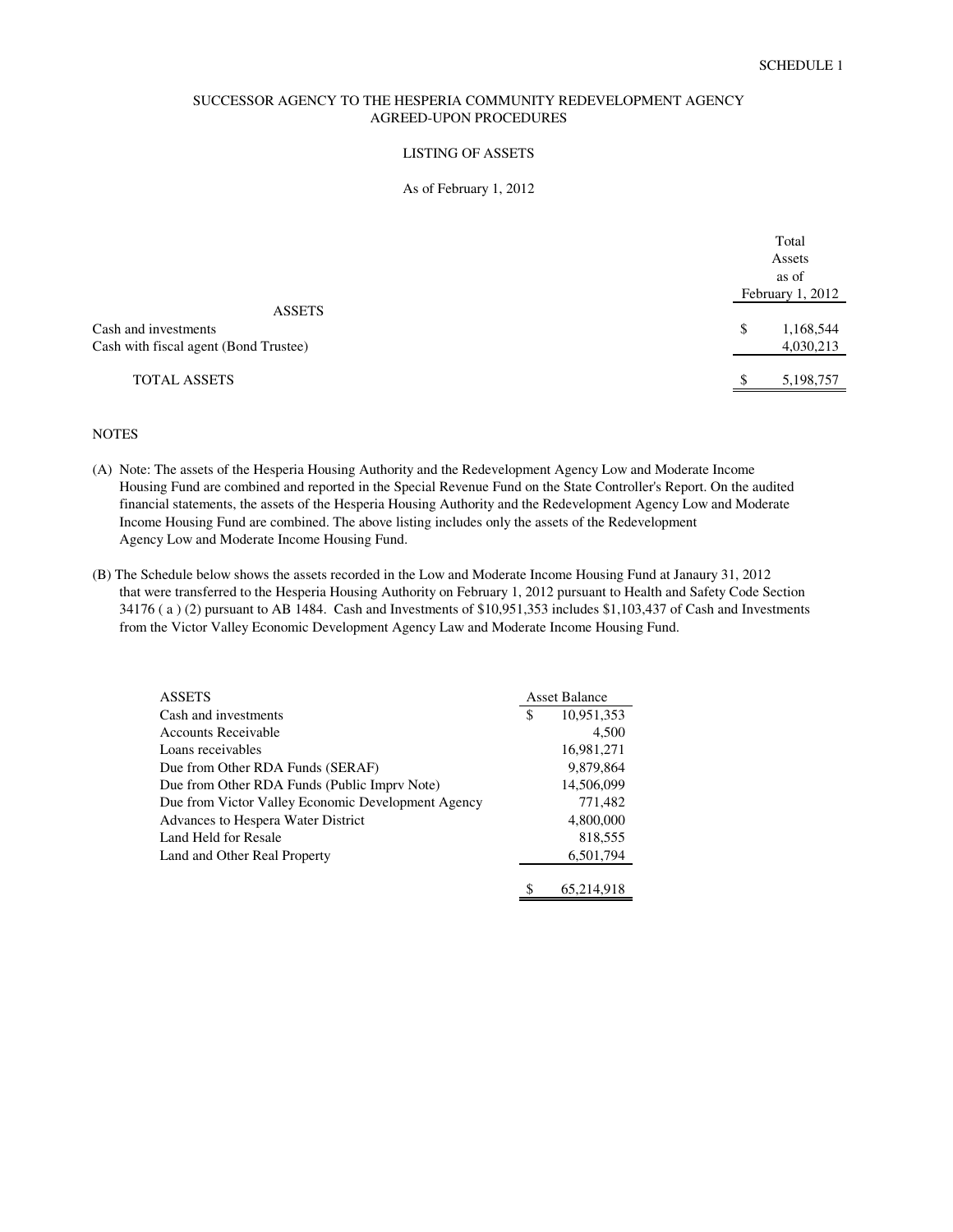#### **TRANSFERS TO THE HESPERIA COMMUNITY HOUSING AUTHORITY FOR THE PERIOD JANUARY 1, 2011 THROUGH JANUARY 31, 2012**

| Date of  |                            |                              |        | $\sim$<br>Enforceable Obligation/Other            |
|----------|----------------------------|------------------------------|--------|---------------------------------------------------|
| Transfer | Description of<br>Fransfer | <b>Transfer</b><br>urpose of | Amount | 1 Requirement Supporting 7<br>. Transfer<br>Legal |
|          |                            |                              |        |                                                   |

**NONE**

#### **TRANSFERS TO THE HESPERIA COMMUNITY HOUSING AUTHORITY FOR THE PERIOD FEBRUARY 1, 2011 THROUGH JUNE 30, 2012**

| Date of<br>Transfer | Description of Transfer                                                                                                                                                                         | Purpose of Transfer                                                           | Amount       | Enforceable Obligation and<br>Document Supporting Transfer                                                                                                                                                                                                                                                                                      |
|---------------------|-------------------------------------------------------------------------------------------------------------------------------------------------------------------------------------------------|-------------------------------------------------------------------------------|--------------|-------------------------------------------------------------------------------------------------------------------------------------------------------------------------------------------------------------------------------------------------------------------------------------------------------------------------------------------------|
| 2/1/2012            | Transfer of \$10,951,353 of encumbered cash<br>to satisfy inclusionary housing obligations<br>and contingent contract liabilities to the<br>Hesperia Community Housing Authority <sup>(1)</sup> | Transfer Housing Assets to the Hesperia<br><b>Community Housing Authority</b> | \$10,951,353 | Health and Safety Code Section 34176 (a)(2) Property transferred under AB 1484 and<br>reported on Housing Asset List filed with Department of Finance                                                                                                                                                                                           |
| 2/1/2012            | Transfer of Accounts Recievable of \$4,500 to<br>the Hesperia Community Housing Authority                                                                                                       | Transfer Housing Assets to the Hesperia<br><b>Community Housing Authority</b> | 4,500        | Health and Safety Code Section 34176 (a)(2) Property transferred under AB 1484 and<br>reported on Housing Asset List filed with Department of Finance                                                                                                                                                                                           |
| 2/1/2012            | Transfer of Advances to Other Funds of<br>\$25,157,445 to the Hesperia Community<br><b>Housing Authority</b>                                                                                    | Transfer Housing Assets to the Hesperia<br><b>Community Housing Authority</b> | \$25,157,445 | Health and Safety Code Section 34176 (a)(2) Property transferred under AB 1484 and<br>reported on Housing Asset List filed with Department of Finance                                                                                                                                                                                           |
| 2/1/2012            | Transfer of Advances to Hesperia Water<br>District of \$4,800,000 to the Hesperia<br><b>Community Housing Authority</b>                                                                         | Transfer Housing Assets to the Hesperia<br><b>Community Housing Authority</b> | 4,800,000    | Health and Safety Code Section 34171 (d)(1)(G)(2) Property transferred under AB 1484<br>and not listed on the Housing Asset List filed with Department of Finance but was<br>referenced in footnote "a" as other loans receivable from other non-RDA borrowers as set<br>forth in instructions on Department of Finance Housing Asset Form FAQ. |
| 2/1/2012            | Transfer of Loans Receivable of \$16,981,271<br>to the Hesperia Community Housing<br>Authority                                                                                                  | Transfer Housing Assets to the Hesperia<br>Community Housing Authority        | \$16,981,271 | Health and Safety Code Section 34176 (a)(2) Property transferred under AB 1484 and<br>reported on Housing Asset List filed with Department of Finance                                                                                                                                                                                           |
| 2/1/2012            | Transfer of Land Held for Resale of \$818,555<br>to the Hesperia Community Housing<br>Authority                                                                                                 | Transfer Housing Assets to the Hesperia<br><b>Community Housing Authority</b> | 818,555<br>S | Health and Safety Code Section 34176 (a)(2) Property transferred under AB 1484 and<br>reported on Housing Asset List filed with Department of Finance                                                                                                                                                                                           |
| 2/1/2012            | Transfer of Land and Other Real Property<br>\$6,501,794 to the Hesperia Community<br><b>Housing Authority</b>                                                                                   | Transfer Housing Assets to the Hesperia<br><b>Community Housing Authority</b> | \$ 6,501,794 | Health and Safety Code Section 34176 (a)(2) Property transferred under AB 1484 and<br>reported on Housing Asset List filed with Department of Finance                                                                                                                                                                                           |

(1) \$10,951,353 includes \$1,103,437 from the Victor Valley Economic Development Authority Low and Moderate Income Housing Fund.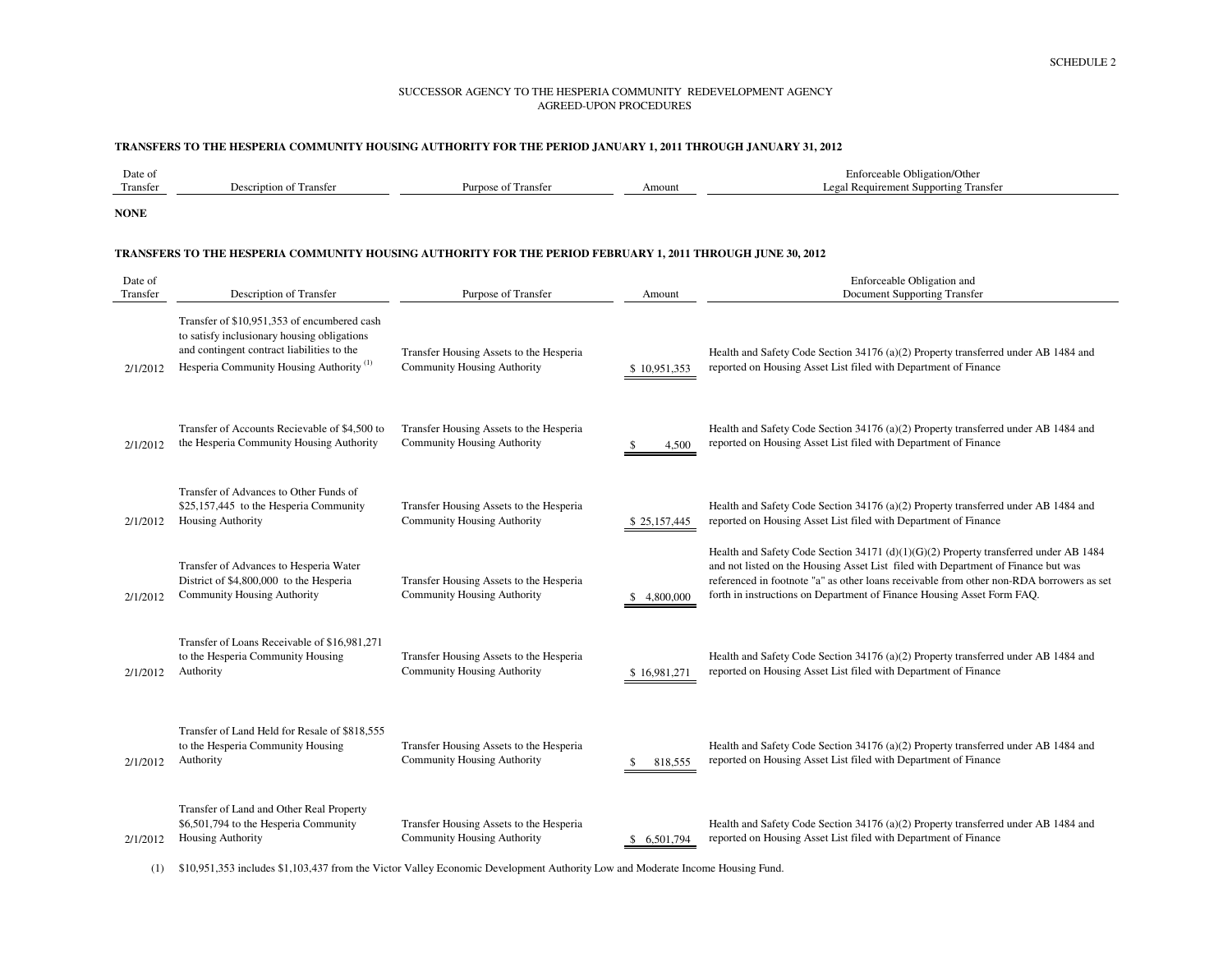#### LISTING OF ASSETS

#### As of June 30, 2012

|                                                                                                    | Low and<br>Moderate<br>Housing<br>Fund |
|----------------------------------------------------------------------------------------------------|----------------------------------------|
| <b>ASSETS</b><br>Cash and cash equivalents<br><b>Restricted Investments</b><br>Interest Receivable | \$<br>2,377,126<br>3,974,877<br>636    |
| <b>TOTAL ASSETS</b>                                                                                | 6,352,639                              |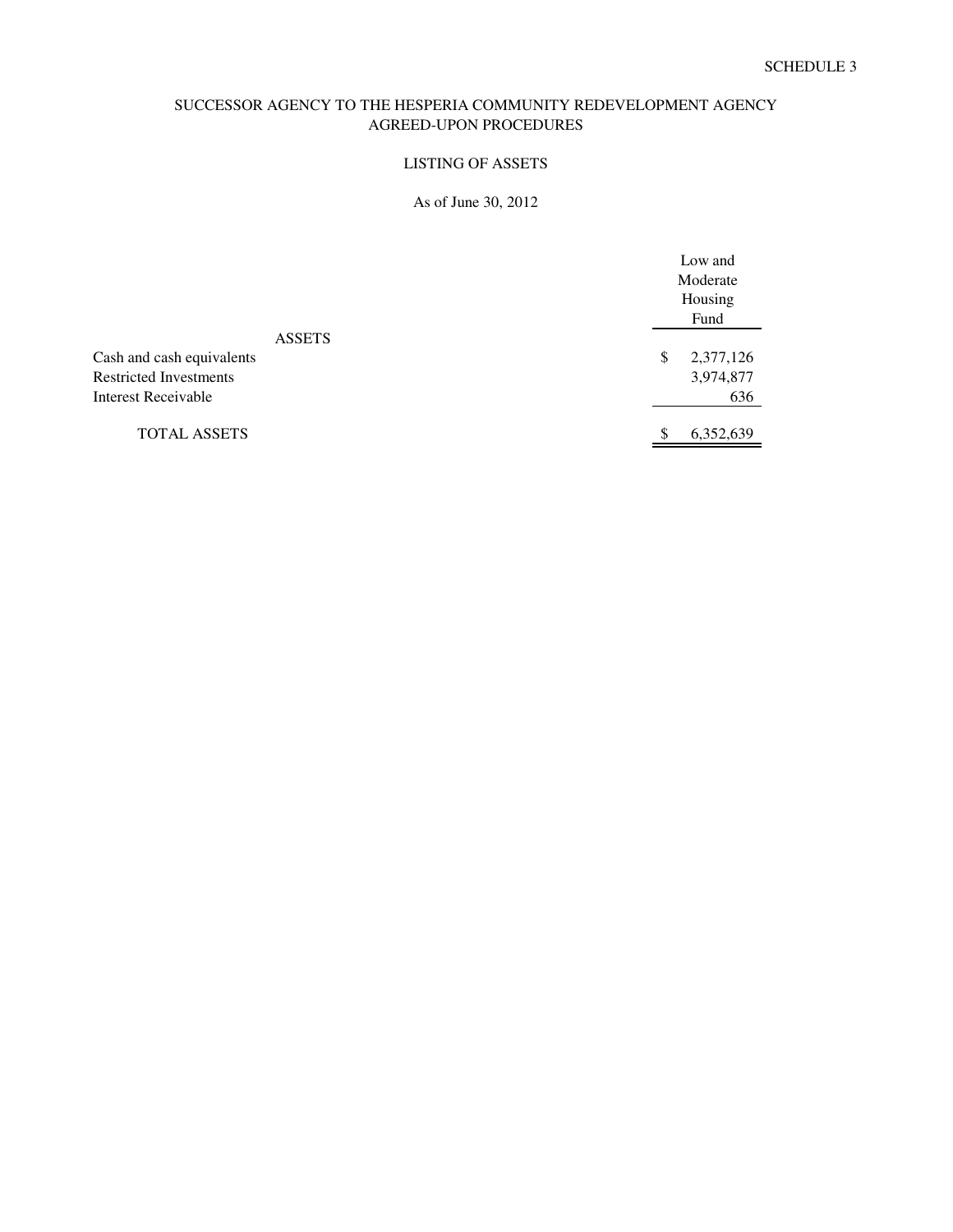#### Projected Cash Flow for Period of June 30, 2012 - June 30, 2013

|                                                     | <b>ROPS I</b>          | <b>ROPS II</b>        | <b>ROPS III</b>        |
|-----------------------------------------------------|------------------------|-----------------------|------------------------|
| <b>Revenue</b>                                      | <b>Feb - June 2012</b> | <b>Jul - Dec 2012</b> | <b>Jan - June 2013</b> |
| Cash on Hand                                        |                        | 2,377,126             | 89,885                 |
| Cash Transferred from Former Low and Moderate       |                        |                       |                        |
| Income Housing Fund of RDA                          | 1,168,543              |                       |                        |
| Interest Revenue for Period                         | 364                    | 636                   |                        |
| <b>Tax Increment Funds Received</b>                 | 2,318,543              |                       |                        |
| <b>Estimated Future Tax Increment</b>               |                        |                       | 1,051,204              |
| <b>Total Projected Revenue</b>                      | 3,487,450              | 2,377,762             | 1,141,089              |
| <b>Obligations</b>                                  |                        |                       |                        |
| <b>Bonds</b>                                        |                        |                       |                        |
| 2005 Series B - Housing                             |                        | 914,749               | 40,700                 |
| 2007 Series A - Housing                             | 803,670                | 803,670               | 803,670                |
| 2007 Series B - Housing                             | 304,464                | 569,458               | 296,718                |
| <b>Bond Admin</b>                                   | 2,190                  |                       |                        |
| Total                                               | 1,110,324              | 2,287,877             | 1,141,088              |
| <b>Total Obligations</b>                            | 1,110,324              | 2,287,877             | 1,141,088              |
| <b>Total Ending Balance (Revenue - Obligations)</b> | 2,377,126              | 89,885                | $\bf{0}$               |

Note: All Cash Transferred from Low and Moderate Income Housing Funds of Hesperia Community Redevelopment Agency as well as tax increment received and anticipated will be used to fund bonded debt obligations.

Note: Estimated Future Tax Increment is based on the assumption of the amount required to make the bond obligation payments.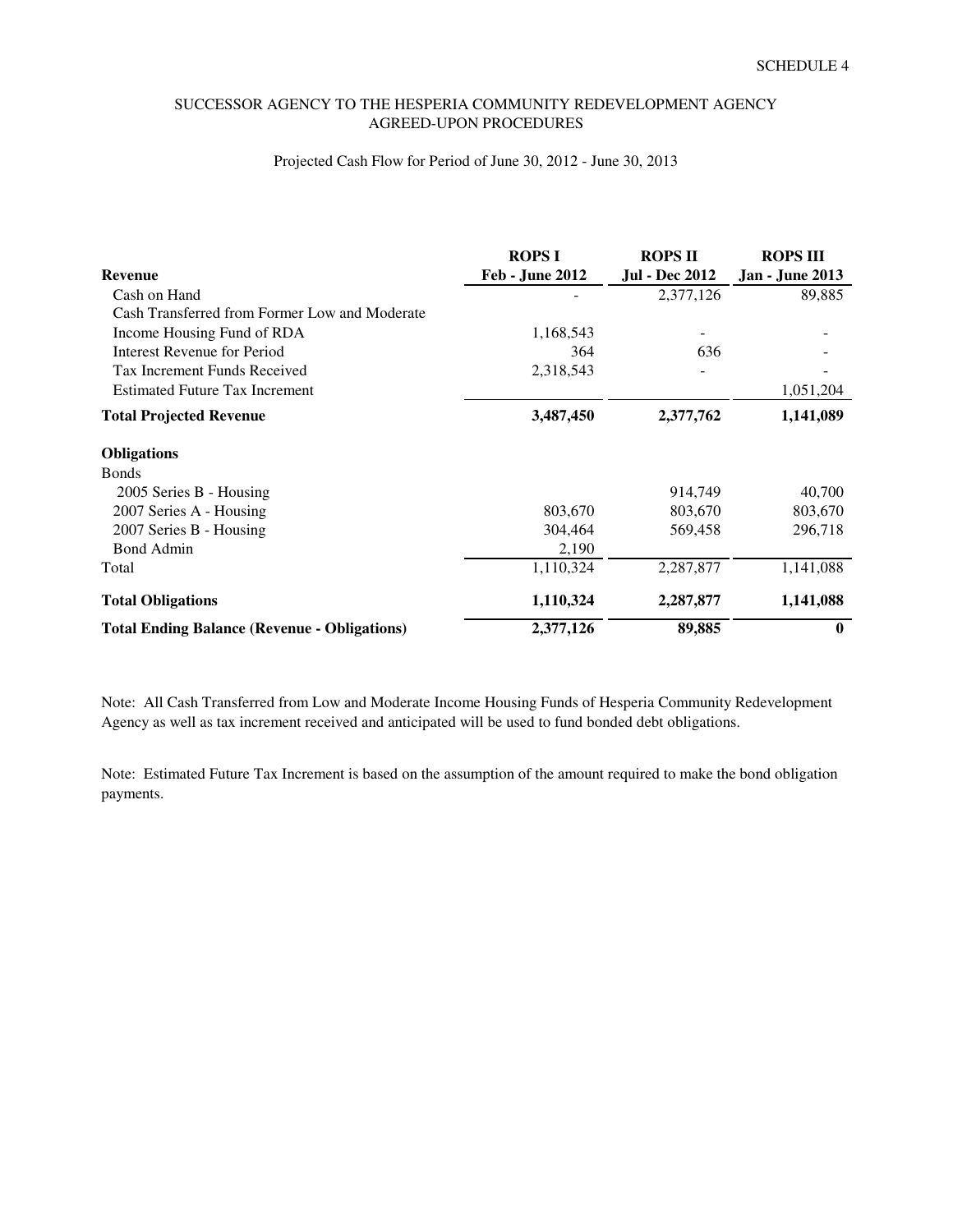#### SUMMARY OF BALANCES AVAILABLE FOR ALLOCATION TO AFFECTED TAXING ENTITIES

| Total amount of assets held by the successor agency as of June 30, 2012 (procedure 5)                                                                                                                                                          | \$<br>6,352,639 |
|------------------------------------------------------------------------------------------------------------------------------------------------------------------------------------------------------------------------------------------------|-----------------|
| Add the amount of any assets transferred to the city or other parties for which an enforceable<br>obligation with a third party requiring such transfer and obligating the use<br>of the transferred assets did not exist (procedures 2 and 3) |                 |
|                                                                                                                                                                                                                                                |                 |
| Less assets legally restricted for uses specified by debt                                                                                                                                                                                      |                 |
| covenants, grant restrictions, or restrictions imposed by other                                                                                                                                                                                |                 |
| governments (procedure 6)                                                                                                                                                                                                                      | (3,974,877)     |
| Less assets that are not cash or cash equivalents (e.g., physical assets) - (procedure 7)                                                                                                                                                      |                 |
| Less balances that are legally restricted for the funding of an enforceable                                                                                                                                                                    |                 |
| obligation (net of projected annual revenues available to fund those obligations) - (procedure 8)                                                                                                                                              |                 |
| Less balances needed to satisfy ROPS for the 2012-13 fiscal year (procedure 9)                                                                                                                                                                 | (2,377,762)     |
| Less the amount of payments made on July 12, 2012 to the County Auditor-Controller as                                                                                                                                                          |                 |
| directed by the California Department of Finance                                                                                                                                                                                               |                 |
| Amount to be remitted to county for disbursement to taxing entities                                                                                                                                                                            |                 |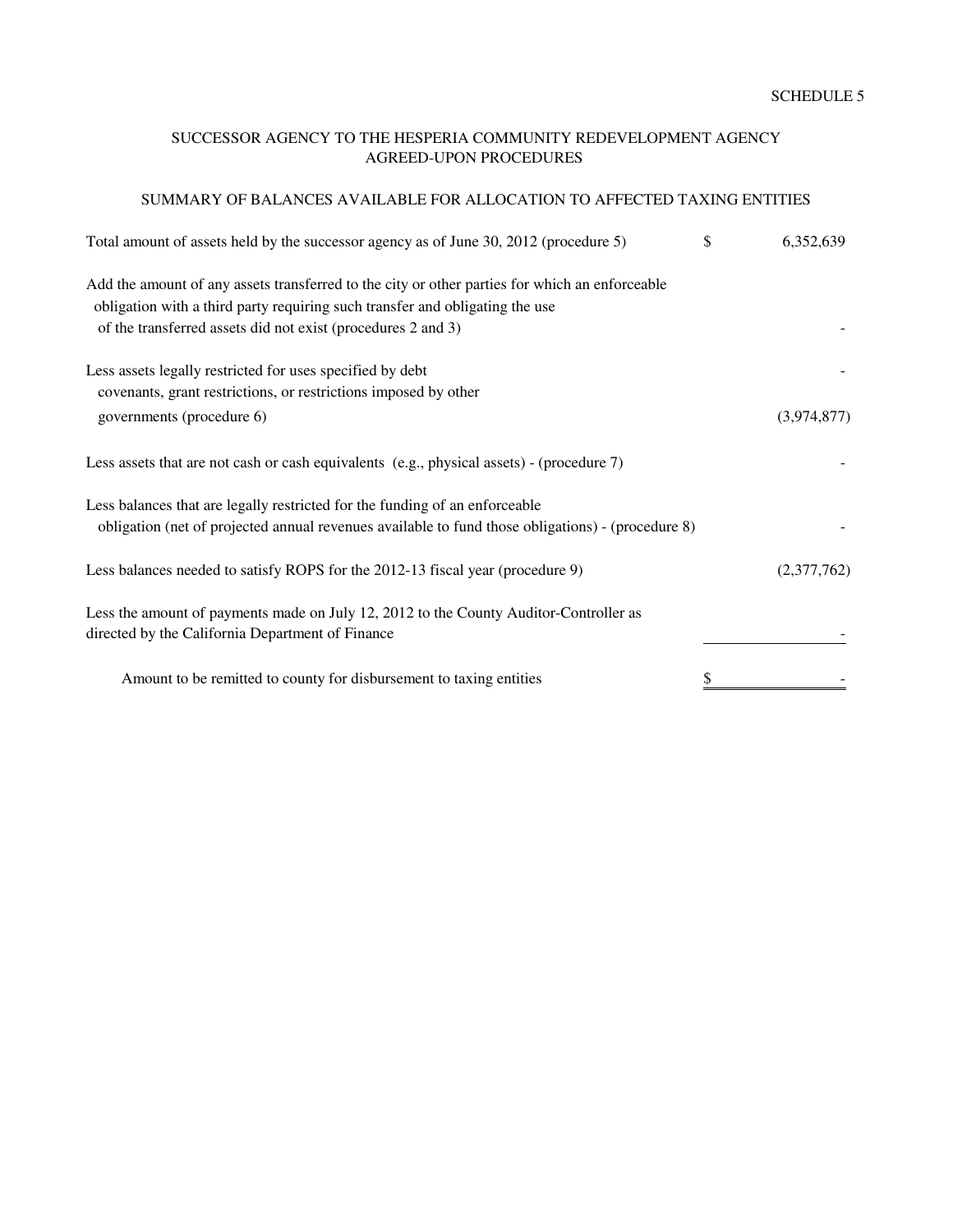#### NEW ISSUE - BOOK-ENTRY ONLY

**RATINGS** Moody's: "Aaa" Insured Moody's: "Baa1" Underlying (See "CONCLUDING INFORMATION - Ratings" herein.)

In the opinion of Jones Hall, A Professional Law Corporation, San Francisco, California, Bond Counsel, subject, however to certain qualifications described herein, under existing law, the interest on the Series A Bonds is excluded from gross income for federal income tax purposes, and such interest<br>is not an item of tax preference for purposes of the federal alterna computing the alternative minimum tax imposed on certain corporations, such interest is taken into account in determining certain income and earnings. The Agency has determined that interest on the Series B Bonds is not excluded from gross income for federal income tax purposes. In the further<br>opinion of Bond Counsel, interest on the Series B Bonds is not excluded from g INFORMATION – Tax Matters" herein.

#### \$132,150,000

#### \$22,170,000 HESPERIA PUBLIC FINANCING AUTHORITY HESPERIA PUBLIC FINANCING AUTHORITY REVENUE BONDS

**REVENUE BONDS** (REDEVELOPMENT AND HOUSING PROJECTS) 2007 SERIES A (TAX-EXEMPT)

(REDEVELOPMENT AND HOUSING PROJECTS) 2007 SERIES B (TAXABLE)

#### Dated: Date of Delivery

Due: September 1, as set forth on the inside cover.

The Hesperia Public Financing Authority (the "Authority") is issuing its Revenue Bonds (Redevelopment and Housing Projects) 2007 Series A (Tax-Exempt) (the "Series A Bonds") pursuant to Article 4 of Chapter 5, Division 7, Title 1 of the California Government Code (commencing with Section 6584) (the "Act"), a resolution of the Authority and an Indenture of Trust, dated as of California, N.A., as trustee (the "Trustee"). The Series A Bonds are being issued to fund all or a portion of three separate loans (the "Series A Loans") to the Hesperia Community Redevelopment Agency (the "Agency") made pursuant to three loan agreements dated as of September 1, 2007 (collectively, the "Series A Loan Agreements"), by and among the Authority, the Agency and the Trustee, relating, respectively, to (i) the financing of redevelopment activities of the Agency with respect to its Redevelopment Project No. 1 (as defined herei No. 2 (as defined herein) and (iii) the financing of low and moderate income housing activities of the Agency to benefit both Redevelopment Projects. The Series A Loans will also be used by the Agency to (a) fund a reserve

The Authority is issuing its Revenue Bonds (Redevelopment and Housing Projects) 2007 Series B (Taxable) (the "Series B Bonds" or the "Taxable Bonds," and together with the Series A Bonds, the "Bonds"), pursuant to the Act, a resolution of the Authority and an Indenture of Trust, dated as of September 1, 2007 (the "Series A Bonds are being<br>"Series B Indenture" and together w issued to fund all or a portion of three separate loans (the "Series B Loans") to the Agency made pursuant to three loan agreements dated as of September 1, 2007 (collectively, the "Series B Loan Agreements"), by and among the Authority, the Agency and the Trustee, relating, respectively, to (i) the financing of redevelopment activities of the Agency with respect to its Redevelopme Project No. 2 and (iii) the financing of low and moderate income housing activities of the Agency to benefit both Redevelopment Projects. The Series B Loans will (a) finance redevelopment and housing activities that cannot be funded with proceeds of tax-exempt bonds, (b) fund a reserve account created under the Series B Loan Agreements dated as of September 1, 2007, by and among the A

The Series A Bonds are special limited obligations of the Authority payable from and secured by a first lien on and pledge of Series A Revenues (as defined herein), consisting primarily of the related loan repayments made by the Agency under the Series A Loan Agreements. The Series B Bonds are special limited obligations of the Authority payable from and secured by a first lien on and pledge of Series B Revenues (as defined herein), consisting primarily of the related loan repayments made by t AND SOURCES OF PAYMENT FOR THE BONDS" herein.

The Bonds will be issued as fully registered bonds, without coupons, in the denomination of \$5,000 or any integral multiple thereof. The principal or redemption price of each Bond will be payable upon the presentation and March 1, 2008, by check mailed on the Interest Payment Date to each Owner of the Bonds as of the fifteenth day of the month immediately preceding an Interest maturity sources makes on an enterpretation request of the Owner of at least \$1,000,000 in aggregate principal amount of Outstanding Bonds filed with the Payment Date, or by wire transfer upon written request of the Owner

The Series A Bonds are subject to optional and mandatory redemption as described herein. The Series B Bonds are not subject to optional redemption, but are subject to mandatory redemption as described herein. See "THE BOND

The scheduled payment of principal of and interest on each series of Bonds when due will be guaranteed under an insurance policy (the "Policy") issued concurrently with the delivery of the Bonds by XL Capital Assurance Inc

#### **XL** CAPITAL ASSURANCE

The Bonds will be issued in book-entry form, initially registered in the name of Cede & Co., as nominee of The Depository Trust Company, New York, New Tork ("DTC"). Purchasers will not receive physical certificates represe Cede & Co., the Trustee will make all payments of principal of and interest on the Bonds to DTC, which, in turn, is obligated to remit such principal and interest to DTC Participants (defined herein) for subsequent disbursement to the Beneficial Owners (defined herein) of the Bonds. See "THE BONDS - Book-Entry Only Sectom" herein

#### **MATURITY SCHEDULES** on Inside Cover

The Series A Ronds are special limited obligations of the Authority payable solely from and secured solely by the Series A Revenues and amounts in certain funds and accounts pledged under the Series A Indenture. The Series B Bonds are special limited obligations of the and amounts in certain funds and accounts people under the Series B Revemes and amounts in certain funds and accounts pedged under the<br>Authority payable solely from and secured solely by the Series B Revemes and amounts in properties other than those of the Authority pledged under the respective Indenture. The Bonds do not constitute an indebtedness within the meaning of any constitutional or statutory debt limitation or restriction. Neither the members of the Authority or the Agency nor any persons executing the Bonds are liable personally on the Bonds by reason of their issuance.

This cover page of the Official Statement contains information for quick reference only. It is not a complete summary of the Bonds. Investors should read the entire Official Statement to obtain information essential to the making of an informed investment decision. Attention is hereby directed to certain risk factors more fully described below. See "RISK FACTORS" herein.

The Bonds are offered when, as, and if issued and received by the Underwriter, subject to the approval as to legality by Jones Hall, A Professional Law Corporation, San Francisco, California, Bond Counsel. Certain legal ma

# **Banc of America Securities LLC**

Dated: August 30, 2007.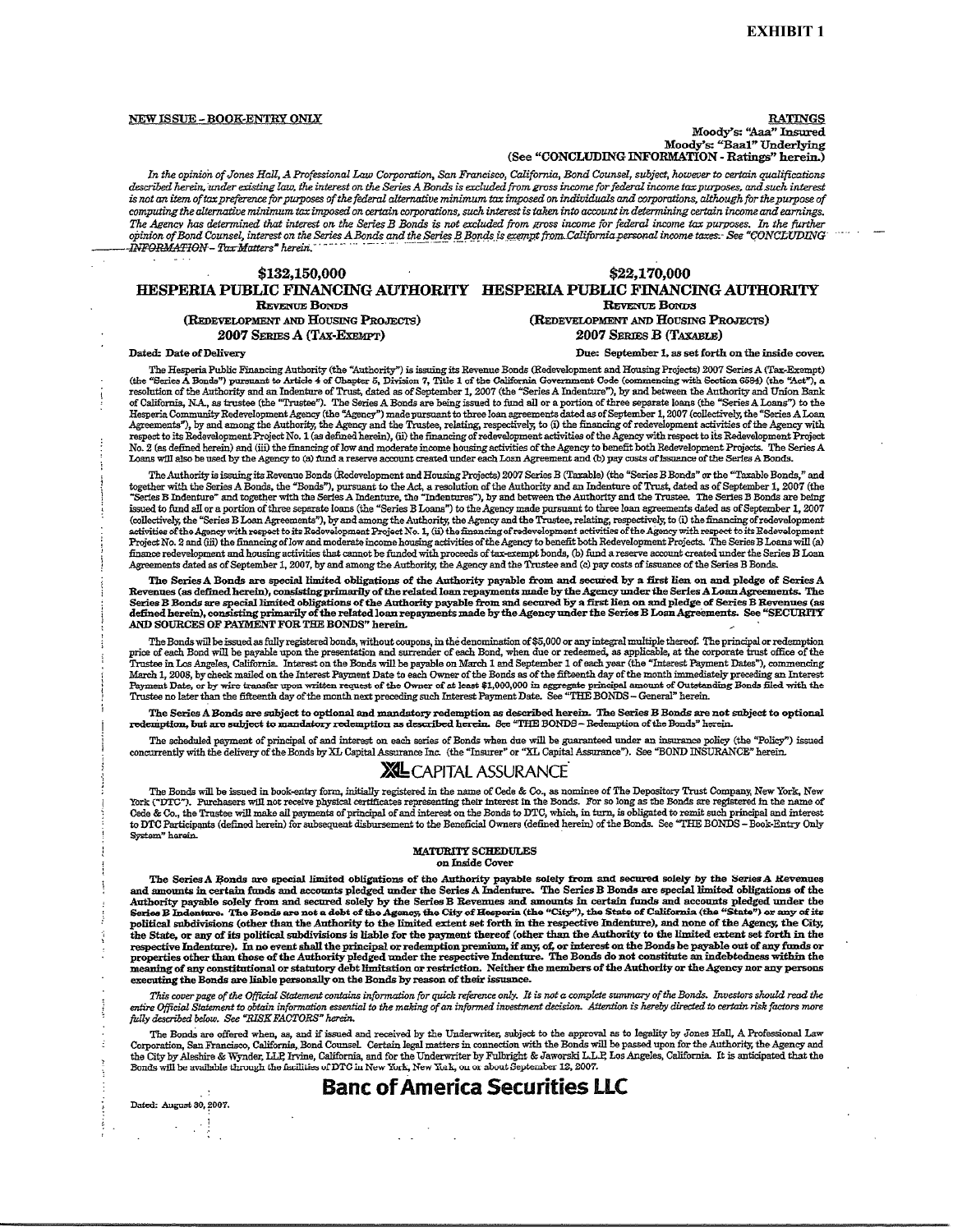from and including the Interest Payment Date with respect to which such principal or interest is payable to but not including the date of actual payment.

Principal of and interest on the Loan shall be payable by the Agency to the Trustee, as assignee of the Authority under the Indenture, in immediately available funds which constitute lawful money of the United States of America. Payment of such principal and interest shall be secured, and amounts for the payment thereof shall be deposited with the Trustee at the times. as set forth in Article III.

In lieu of depositing cash with the Trustee for payment of any principal installment due pursuant to this Section 2.02, the Agency shall have the option to tender to the Trustee for cancellation any amount of Bonds of like maturity as the principal installment next payable, which has been purchased by the Agency with amounts on deposit in the Special Fund (to the extent such amounts are not required to make any deposit into the Interest Account or the Principal Account during the next twelve (12) months pursuant to Section 3.03), which Bonds may be purchased by the Agency at public or private sale as and when and at such prices as the Agency may in its discretion determine. The par amount of any such Bonds so purchased by the Agency and tendered to the Trustee in any twelve-month period ending on July 1 in any calendar year shall be credited towards and shall reduce the principal installment required to be made pursuant to this Section 2.02 on September 1 in such year. Further, the interest account accrued and payable on any such Bonds so purchased by the Agency and so delivered to the Trustee shall be credited towards and shall reduce the interest installment required to be made pursuant to this Section 2.02 on September 1 of such year.

Section 2.03. Optional Prepayment. The Loan shall not be subject to optional prepayment prior to maturity.

Section 2.04. Application of Loan Proceeds. On the Closing Date, the proceeds of the Loan (\$11,395,000, constituting the initial principal amount of the Loan) shall be disbursed as follows:

From amounts on deposit in the Loan Fund established under the  $(i)$ Indenture, the Trustee shall deposit into the Costs of Issuance Fund established under the Indenture the amount of \$21,946.66.

From amounts on deposit in the Loan Fund established under the Indenture, the Trustee shall deposit into the Reserve Account the amount of \$1,139,500, which, equals the amount of the Reserve Requirement.

From amounts on deposit in the Loan Fund established under the Indenture, the Trustee shall deposit the amount of \$10,000,000 into the 2007 Taxable Account of the Housing Project Fund.

The Trustee shall be deemed to have paid a portion of the Insurance Policy premium for the 2007 Series B Bonds in the amount of \$158,885.28 and a portion of the Original Purchaser's discount for the 2007 Series B Bonds in the amount of \$74,668.06.

Section 2.05. Housing Project Fund. (a) There is hereby established a separate and segregated fund to be known as the Housing Project Fund, which shall be the Housing Project Fund established pursuant to Section 3.06 of the 2005 Series B Indenture, and within the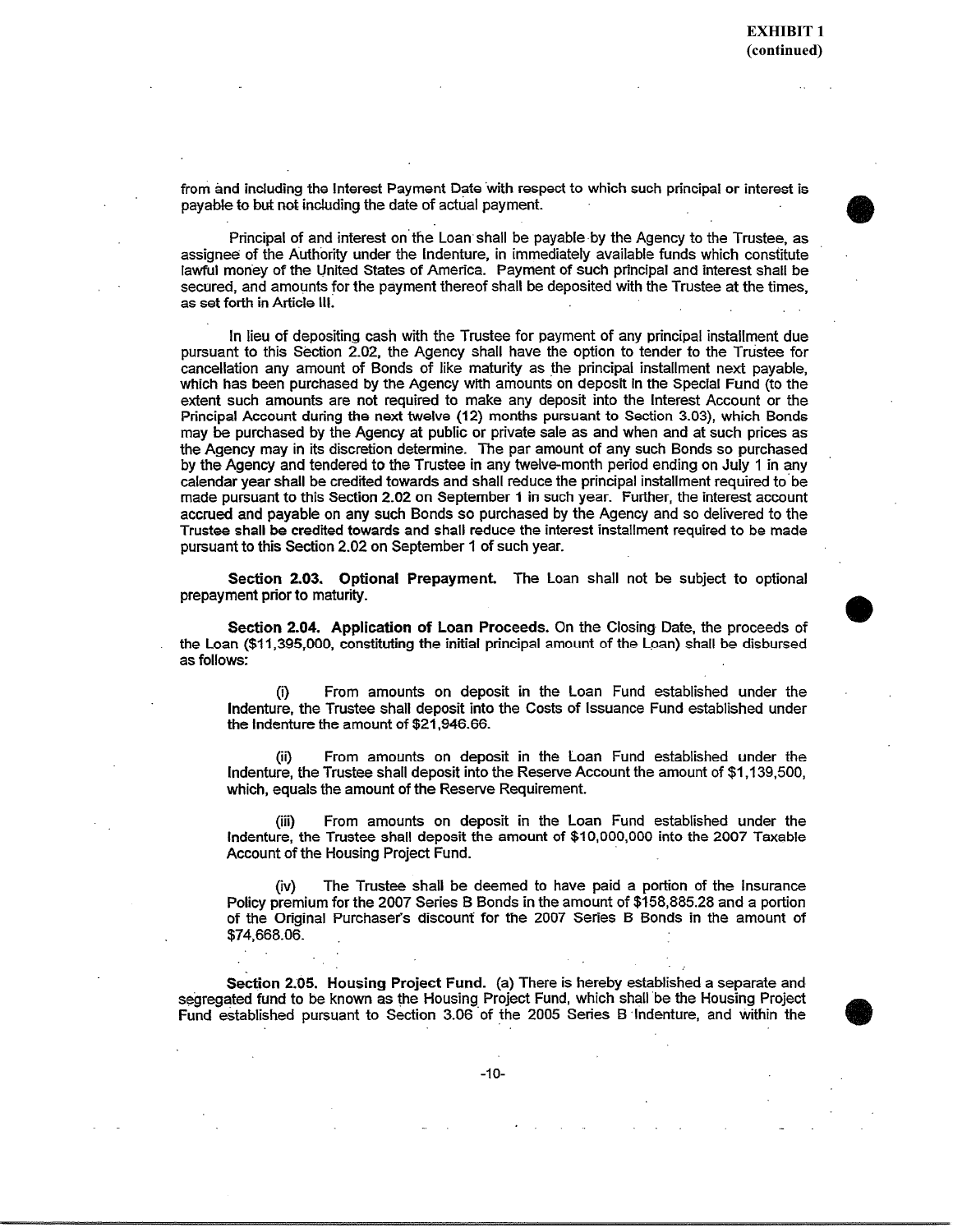"Report" means a document in writing signed by an Independent Redevelopment Consultant and including:

a statement that the person or firm making or giving such Report has read  $(a)$ the pertinent provisions of this Loan Agreement to which such Report relates;

a brief statement as to the nature and scope of the examination or investigation upon which the Report is based; and

\_(с) \_\_ .a \_statement\_that, \_in -the \_opinion of -such - person or -firm. sufficient examination or investigation was made as is necessary to enable said consultant to express an informed opinion with respect to the subject matter referred to in the Report.

"Request of the Agency" means a request in writing signed by the Executive Director or the Treasurer of the Agency, or by any other officer of the Agency duly authorized by the Agency for that purpose.

"Reserve Account" means the account by that name established and held by the Trustee pursuant to Section 2.06, together with any subaccount or separate reserve account created therein pursuant to Section 2.07(d).

"Reserve Requirement" means, with respect to the Loan, as of the date of any calculation, the lesser of (a) Maximum Annual Debt Service on the Loan (i.e., excluding any Parity Debt), or (b) one hundred twenty-five percent (125%) of average Annual Debt Service on the Loan (i.e., excluding any Parity Debt), or (c) ten percent (10%) of the Outstanding principal amount of the Loan.

"Special Fund" means the fund by that name established and held by the Agency, as set forth in Section 3.02.

"Subordinate Debt" means any loans, advances or indebtedness issued or incurred by the Agency pursuant to Section 2.08, which are either: (a) payable from, but not secured by a pledge of or lien upon, the Housing Tax Revenues; or (b) secured by a pledge of or lien upon the Housing Tax Revenues which is subordinate to the pledge of and lien upon the Housing Tax Revenues hereunder for the security of the Loan.

"Tax-Exempt Loan" means the loan made by the Authority to the Agency pursuant to the Tax-Exempt Housing Loan Agreement.

"Tax-Exempt Housing Loan Agreement" means the Tax-Exempt Housing Loan Agreement among the Authority, the Agency and the Trustee pursuant to which the Authority loans a portion of the proceeds of the 2007 Series A (Tax-Exempt) Bonds to the Agency for the purpose of financing low and moderate income housing projects of benefit to the Redevelopment Projects.

"Tax Revenues" means, except as provided below, moneys allocated within the Plan Limitations and the Pass-Through Agreements and paid to the Agency with respect to the Redevelopment Projects pursuant to Article 6 of Chapter 6 (commencing with Section 33670) of the Redevelopment Law and Section 16 of Article XVI of the Constitution of the State, or pursuant to other applicable State laws, and as provided in the Redevelopment Plans, and all payments, subventions and reimbursements, if any, to the Agency specifically attributable to ad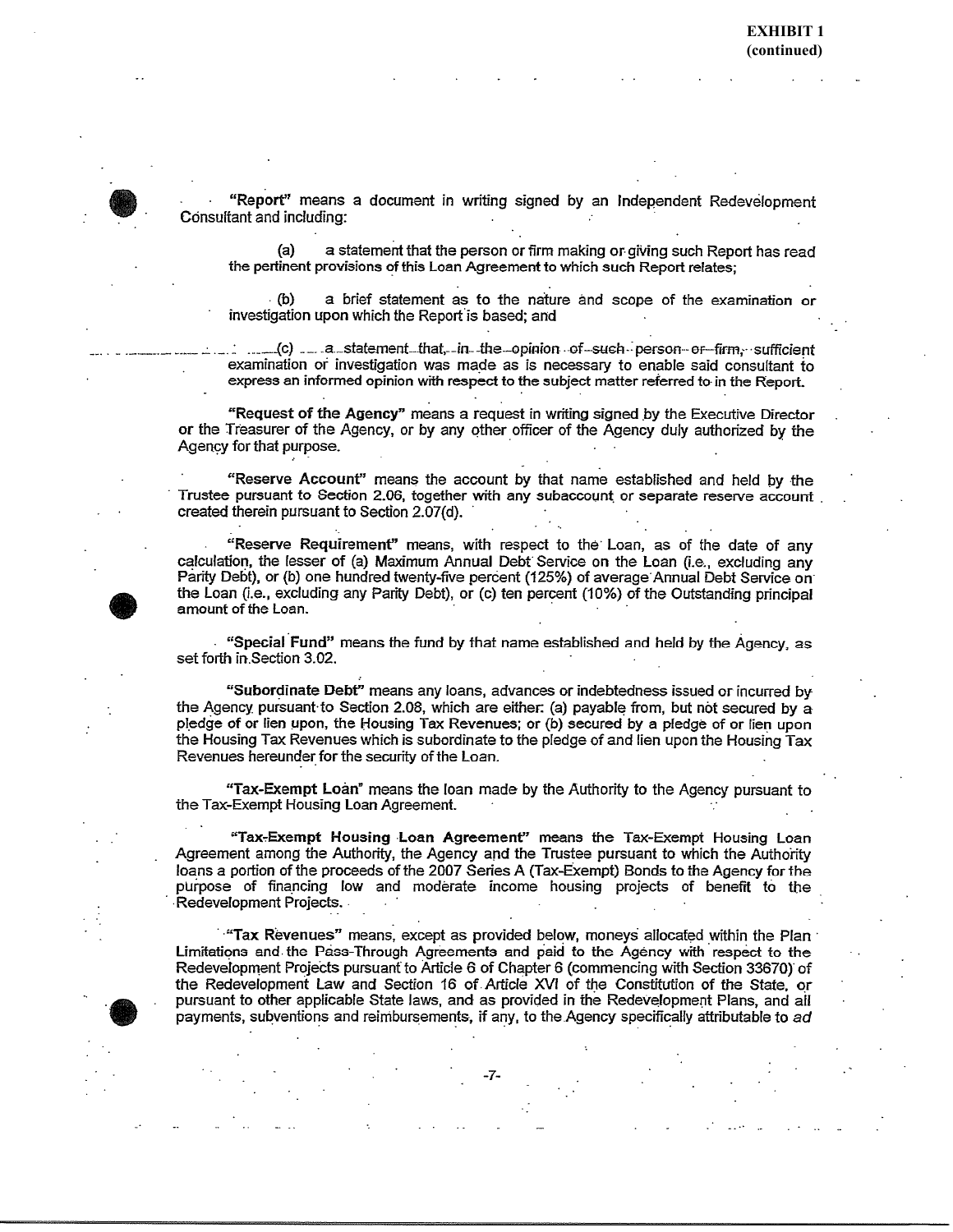#### **OFFICIAL STATEMENT**

#### \$40,500,000 HESPERIA COMMUNITY REDEVELOPMENT AGENCY 2005 TAX ALLOCATION BONDS, SERIES A (REFINANCING AND REDEVELOPMENT PROJECTS)

#### \$8,785,000 HESPERIA COMMUNITY REDEVELOPMENT AGENCY 2005 TAX ALLOCATION BONDS, SERIES B (HOUSING PROJECTS)

#### **INTRODUCTORY STATEMENT**

This Official Statement, including the cover and inside cover pages, is provided to furnish information in connection with the sale by the Hesperia Community Redevelopment Agency (the "Agency") of \$40,500,000 aggregate principal amount of its 2005 Tax Allocation Bonds, Series A (Refinancing and Redevelopment Projects) (the "Series A Bonds") and \$8,785,000 aggregate principal amount of its 2005 Tax Allocation Bonds, Series B (Housing Projects) (the "Series B Bonds," and collectively with the Series A Bonds, the "Bonds"). This Introductory Statement is not a summary of this Official Statement, and is qualified by more complete and detailed information contained in the entire Official Statement. A full review should be made of the entire Official Statement, including the cover page and attached appendices. The offering of Bonds to potential investors is made only by means of the entire Official Statement.

The Bonds will be issued under the provisions of the Community Redevelopment Law, constituting Part 1 of Division 24 of the Health and Safety Code of the State of California (the "Redevelopment Law"), and pursuant to separate Indentures of Trust, each dated as of May 1, 2005 (collectively, the "Indentures"), by and among the Agency, the City of Hesperia (the "City") and Union Bank of California, N.A., as trustee thereunder (the "Trustee"). The Agency will use the proceeds of sale of the Series A Bonds, together with certain available funds, (i) to refund on a current basis certain prior obligations of the Agency, (ii) to finance certain redevelopment projects of the Agency, including the Hesperia Branch Library, (iii) to repay a loan made to the Agency by the City (collectively, the "Series A Project"), (iv) to fund a reserve account for the Series A Bonds, and (v) to pay the costs of issuance of the Series A Bonds. The Agency will use the proceeds of sale of the Series B Bonds to (i) finance certain low and moderate income housing projects of the Agency, (ii) repay a loan made to the Agency by the City (collectively with said housing projects, the "Series B Project"), (iii) fund a reserve account for the Series B Bonds; and (iv) pay the costs of issuance of the Series B Bonds. See "PLAN OF FINANCE" herein.

The Series A Bonds are special obligations of the Agency payable exclusively from the Tax Revenues (as defined in the Series A Indenture) and amounts held in certain funds and accounts created pursuant to the Series A Indenture. Tax Revenues generated in Hesperia Redevelopment Project No. 1 ("Redevelopment Project No. 1") are pledged for the payment of approximately 90.03% of the debt service payable on the Series A Bonds ("Redevelopment Project No. 1 Share") and Tax Revenues generated in Hesperia Redevelopment Project No. 2 ("Redevelopment Project No. 2") are pledged for the payment of approximately 9.97% of the debt service payable on the Series A Bonds ("Redevelopment Project No. 2 Share"). Tax Revenues generated in each Redevelopment Project may only be used for payment of debt service on the Bonds payable with respect to the related Redevelopment Project and may not be used to pay the share of debt service payable with respect to the other Redevelopment Project.

The Series B Bonds are special obligations of the Agency payable exclusively from the Housing Tax Revenues (as defined in the Series B Indenture) and amounts held in certain funds and accounts created pursuant to the Series B Indenture. The Series A Bonds and the Series B Bonds are payable from, and secured by, different sources and are not cross-collateralized. Otherwise, the Bonds have the same terms and tenor except as noted herein. See "SECURITY AND SOURCES OF PAYMENT FOR THE BONDS - Tax Revenues and Housing Tax Revenues" herein.